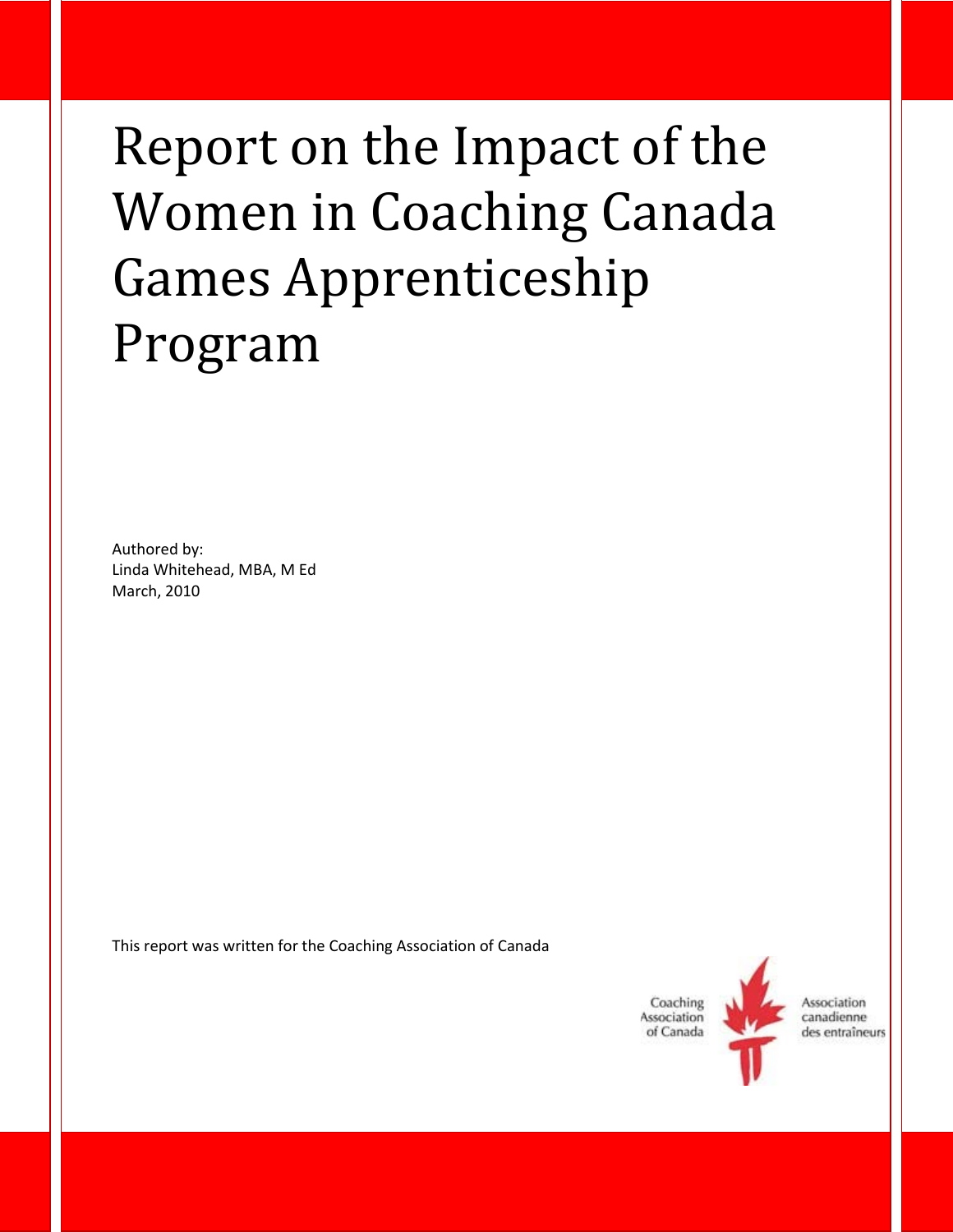# **Table of Contents**

| Α.        | Description of the Women in Coaching Canada Games Apprenticeship Program 4 |
|-----------|----------------------------------------------------------------------------|
| <b>B.</b> |                                                                            |
| C.        |                                                                            |
| D.        |                                                                            |
| 1.        |                                                                            |
| 2.        |                                                                            |
| 3.        |                                                                            |
| 4.        |                                                                            |
| 5.        |                                                                            |
| 6.        |                                                                            |
|           |                                                                            |
|           |                                                                            |
|           |                                                                            |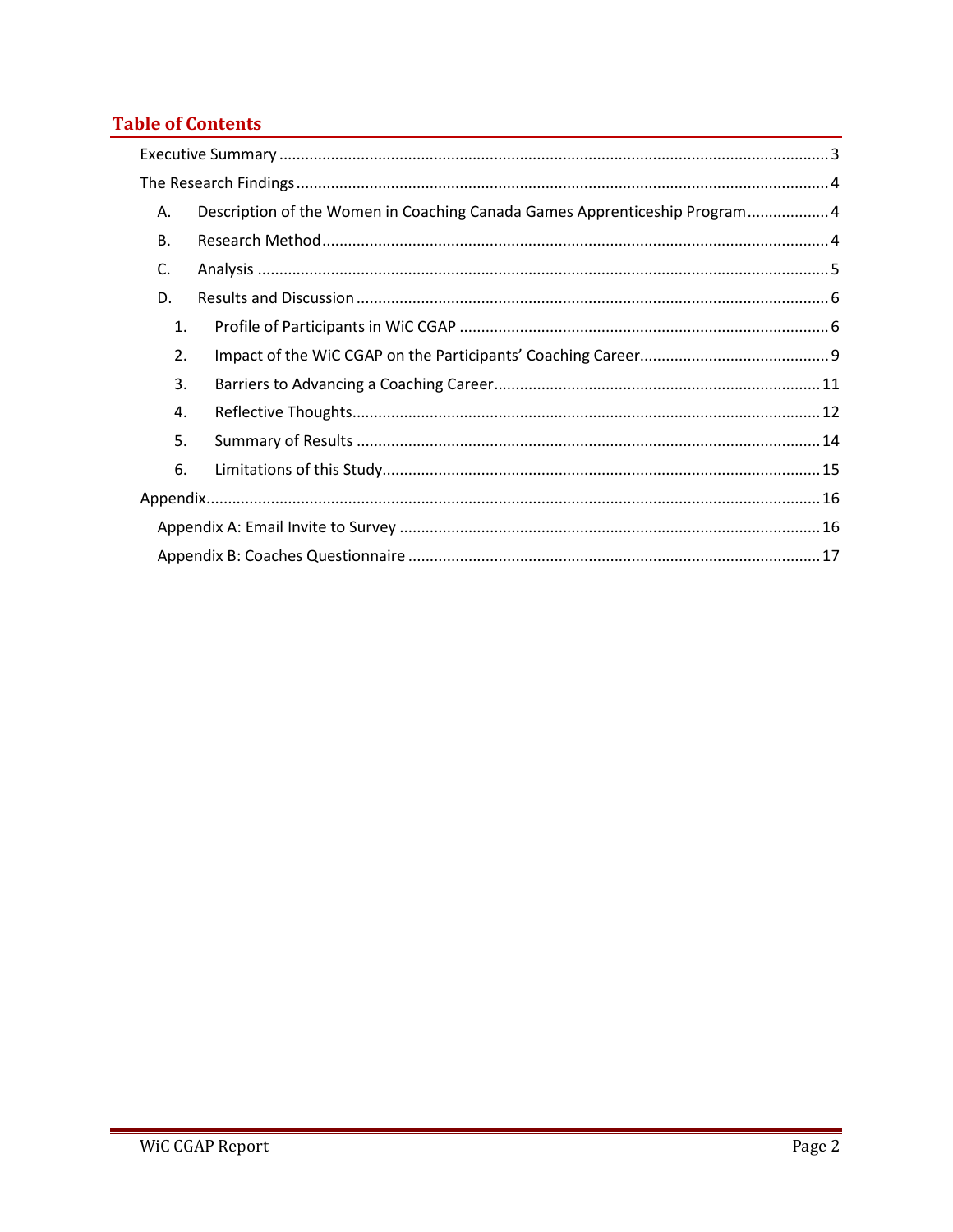#### <span id="page-2-0"></span>**Executive Summary**

The purpose of this research was to measure the impact of the Women in Coaching Canada Games Apprenticeship Program (WiC CGAP) on the individuals involved and their career coaching paths. The population for this study was comprised of all participants in the WiC CGAP. The Coaching Association of Canada (CAC) provided the contact information for the coaches as well as background demographics. We assumed that the information was comprehensive, current, and accurate.

To date, there have been 61 participants in the WiC CGAP coaching 24 sports. All 10 provinces and two of the territories are represented. The participants range in age from < 25 to > 50 years.

An online survey consisting of 21 questions was created. The data included responses from 30 participants in the program: 12 were received from the 2009 participants, 11 from the 2007 participants, and 7 from the 2005 participants.

Our data showed that 96% of the respondents possess post-secondary education. All of the coaches were National Coaching Certification Program (NCCP) Level 2 certified or higher with 23% Level 3 certified. The respondents' coaching experience covers a wide range of experience and levels coached. The overwhelming majority of the respondents (80%) indicated that they had coached both female and male athletes while 20 % indicated they had coached females only. None of the respondents coached only male athletes. Only 13% reported their occupation as Coach.

Within our sample, 67% felt that the WiC CGAP assisted them in advancing their coaching career, citing increased NCCP certification levels as the most important contributor to this. However, the indicators of salary and job position pointed towards career advancement not being achieved by the majority of participants. Only 17% of coaches gained an increase in salary with 40% experiencing a coaching position improvement after completing the program.

In our survey, 70% of the coaches are presently coaching and an additional 27% are planning to return to coaching in the future. This is very positive as it shows an attrition rate of only 3%. The women who participate in the program stay in coaching.

Lack of salary was rated as the number one barrier to the advancement of the participant's coaching career. Our data supports this as 87% of the coaches are earning less than \$10,000 per year and 50% are unpaid (volunteers).

The WiC CGAP is being successful in breaking down several of the barriers for female coaches. The barriers identified as having the lesser impact on the participants are addressed in the program:

- Lack of female role models or mentors
- Lack of self-confidence in coaching ability
- Lack of peer support
- Lack of educational opportunities

With the breaking down of these barriers, the WiC CGAP is definitely contributing to the women staying in coaching.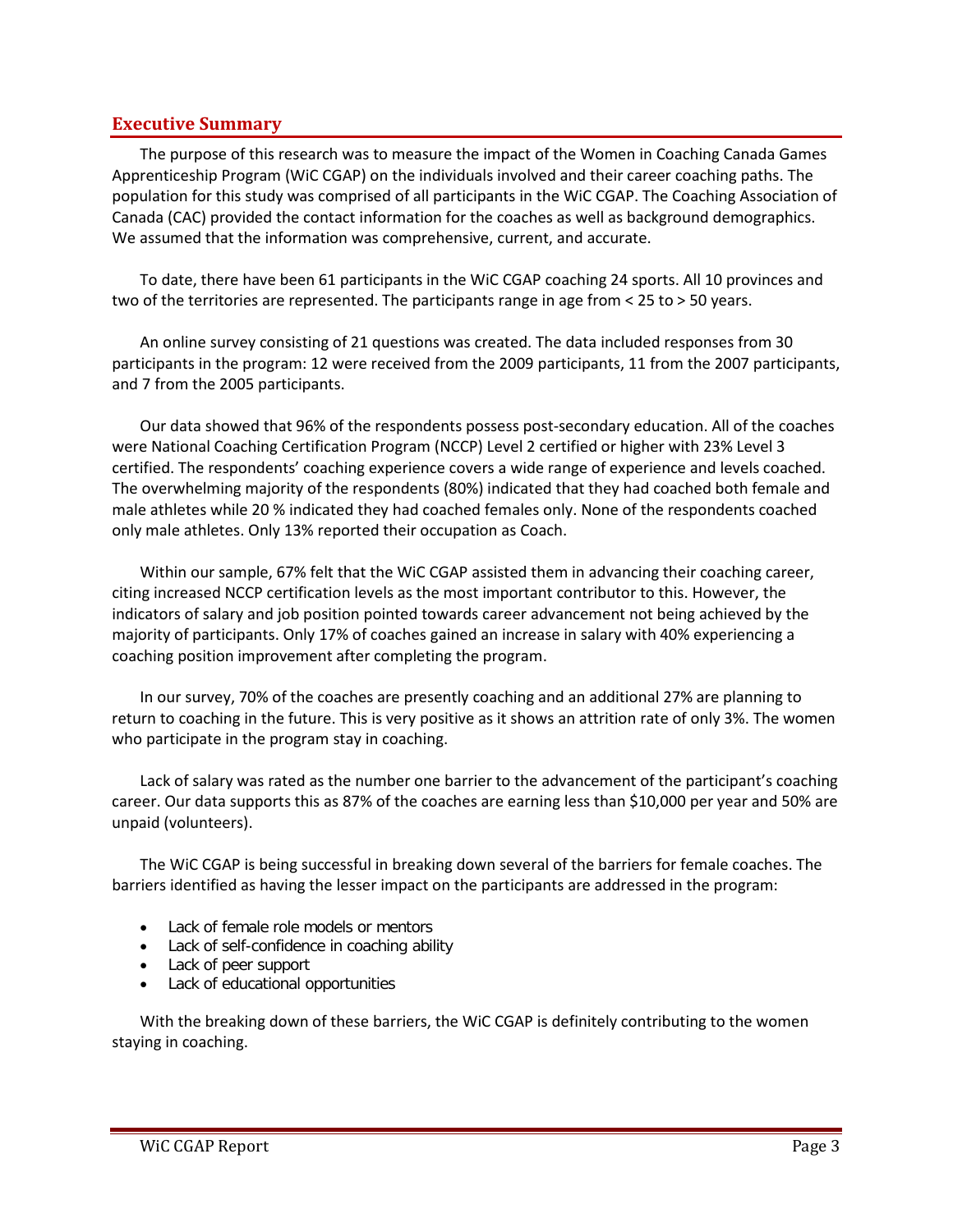## <span id="page-3-0"></span>**The Research Findings**

The purpose of this research was to measure the impact of the WiC CGAP on the individuals involved and their career coaching paths. This section explains the research method used and presents the results.

<span id="page-3-1"></span>A. Description of the Women in Coaching Canada Games Apprenticeship Program

Below is the description and mandate of the program as per CAC.

*The Women in Coaching Canada Games Apprenticeship Program is a partnership between CAC, the Canada Games Council, the Provincial/Territorial governments (P/TGs), Sport Canada, and the Provincial/Territorial Sport Organizations (P/TSOs). The apprentice coaches are recommended by their P/TSOs and chosen by their P/TGs.* 

*Mandate of the Canada Games Apprenticeship Program*

- *· Increase the percentage of women coaches who have access to the Canada Games coaching experience.*
- *· Provide opportunities for the apprentice coaches to experience the whole range of preparation for the Canada Games, including training opportunities and team selection, in order to prepare them for future coaching opportunities.*
- *· Support each apprentice coach through mentoring.*
- *· Facilitate the completion of NCCP Level 3, which is compulsory for all Canada Games coaches.*
- *· Support the apprentice coaches by holding two professional development seminars designed and facilitated by CAC Women in Coaching program.*

To date, the program has had three groups of participants: 2005, 2007, and 2009 for a total of 61.

## <span id="page-3-2"></span>B. Research Method

An online survey consisting of 21 questions was created. The survey was distributed among selected academics and experts for feedback and suggestions. Based on the feedback, a final version was created and submitted to CAC for translation. After a few editorial changes, the survey was ready for distribution.

The population for this study was all 61 participants in the WiC CGAP. CAC provided the email addresses as well as background demographics: year of participation in the program, sport coached, province of residence, certification, and current coaching position at the time of entering the program. We assumed that the information was comprehensive, current, and accurate.

Our email invited the participants to complete the survey. As there was no way to guarantee that the coaches received the invitation, it was assumed that the email was delivered, unless returned as undeliverable. This happened in two cases with 6 other participants missing an email address, leaving 53 participants being sent the invitation.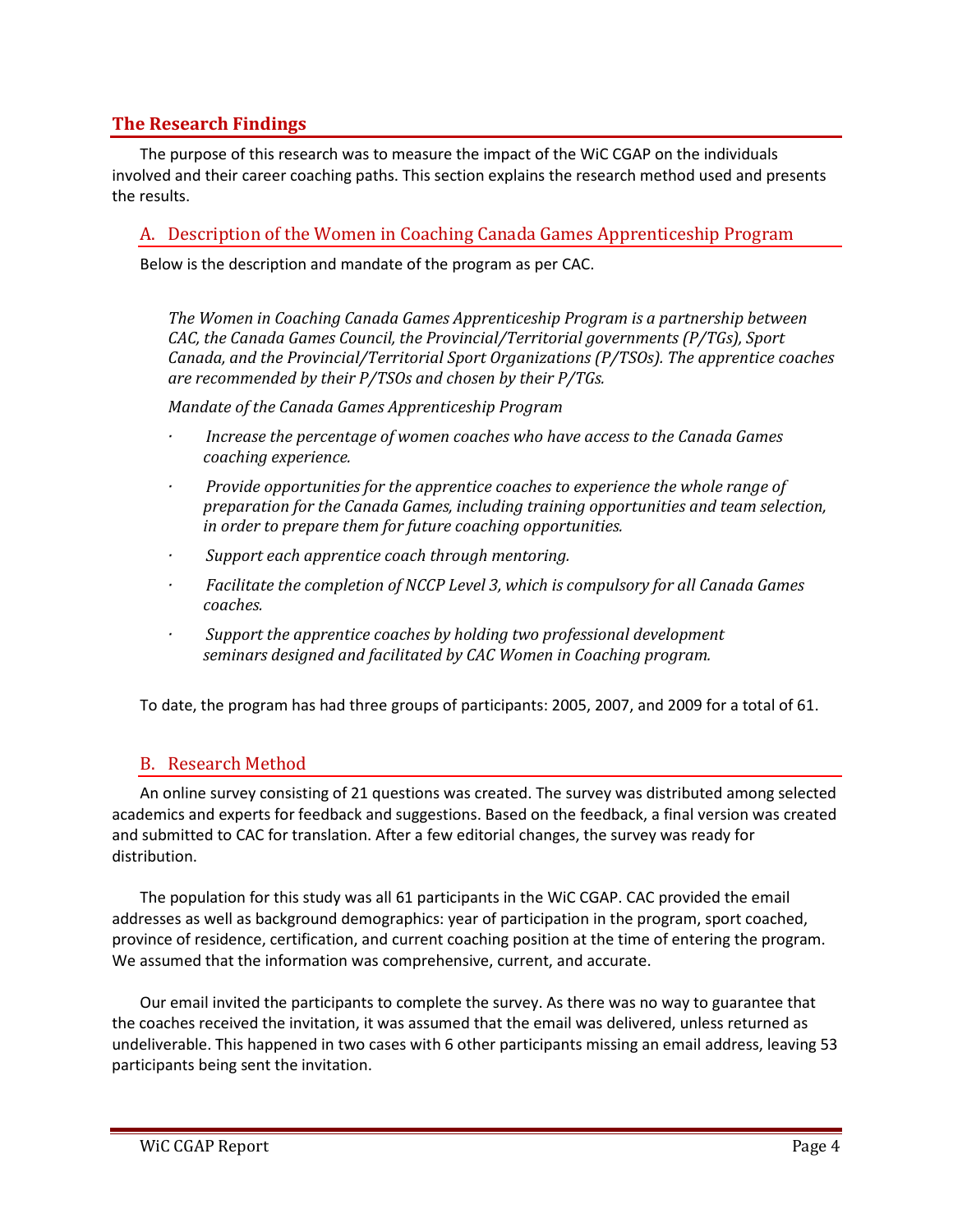A total of 33 responses were received with 30 being complete. It was decided to discard the 3 incomplete surveys as unusable because the authors could not be verified. Of the 30 complete responses, 12 were received from 2009 participants, 11 from 2007 participants, and 7 from 2005 participants.

## <span id="page-4-0"></span>C. Analysis

There were different numbers of responses for the questions, which indicated that some questions were unanswered by some of the respondents. To be consistent, the results are reported as a percentage of the total number of respondents to each question as opposed to a percentage of the total sample. Where possible, results were quantified and are reported as such.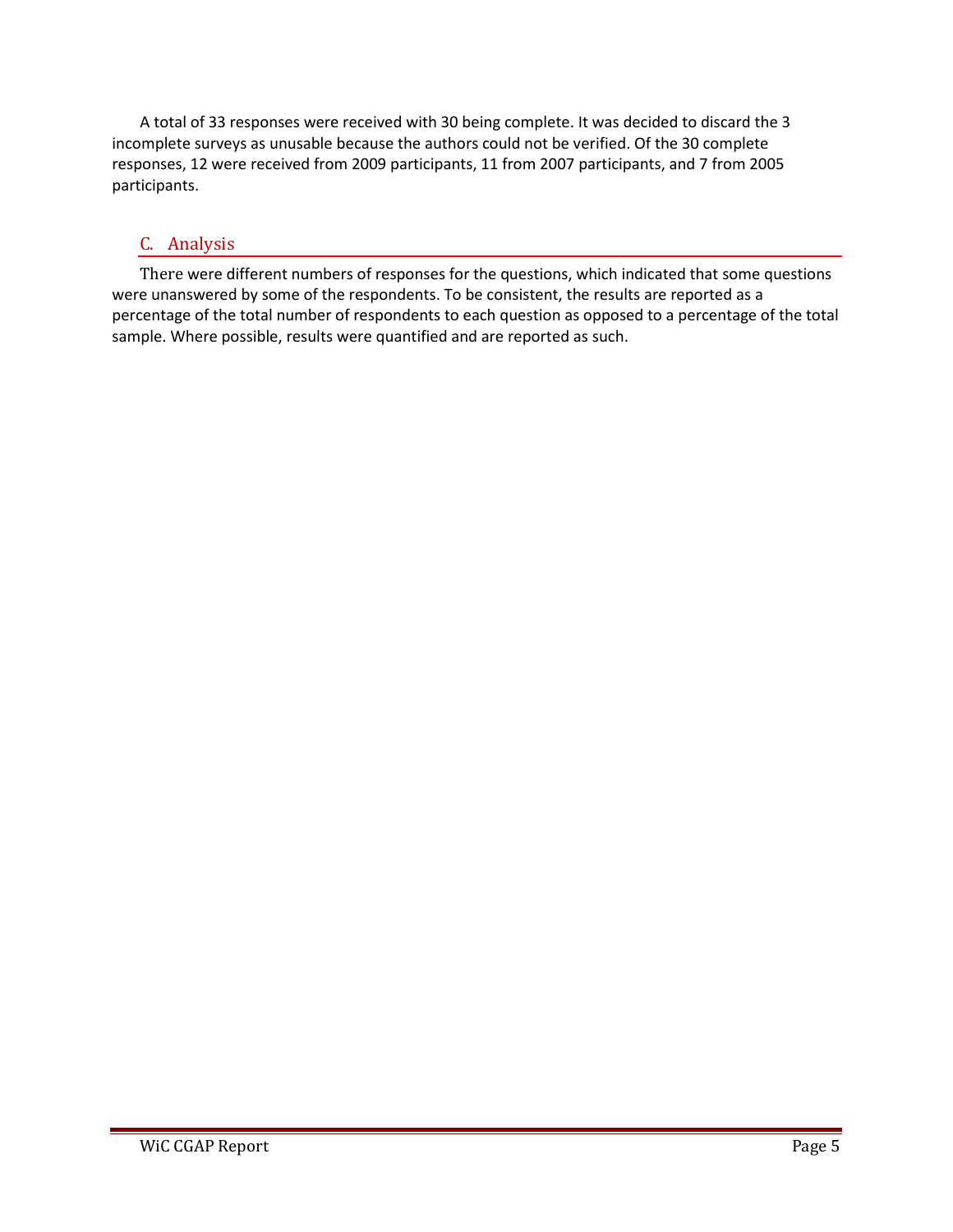## <span id="page-5-0"></span>D. Results and Discussion

### <span id="page-5-1"></span>1. Profile of Participants in WiC CGAP

To date, there have been 61 participants in the WiC CGAP coaching 24 sports. All 10 provinces and two of the territories are represented by the participants.



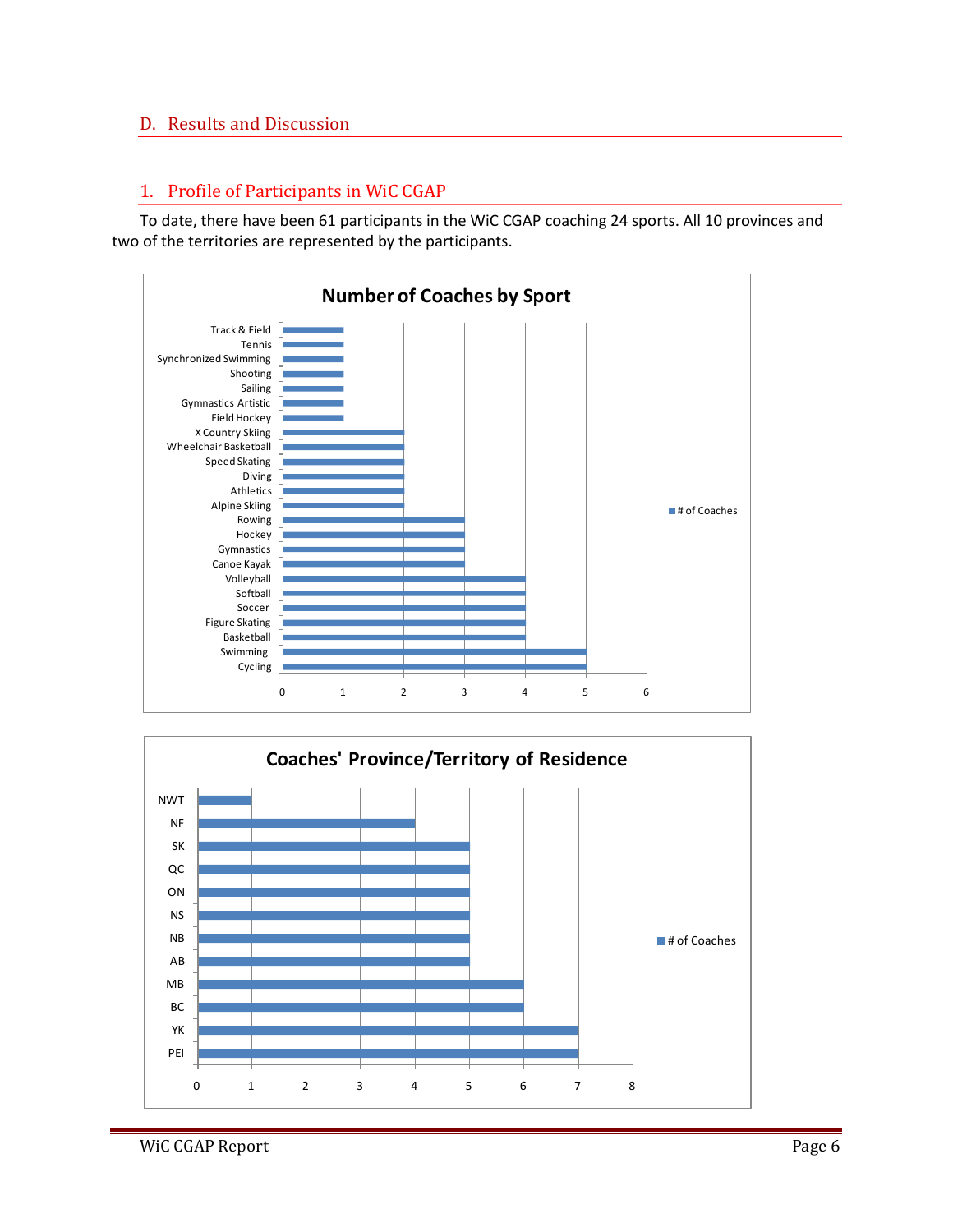#### *Age*

The program includes participants of a wide age range although slightly more than 50 % of the respondents were 30 years old or younger.

| <b>Age Category</b>   |                                   |                          |
|-----------------------|-----------------------------------|--------------------------|
| <b>Answer Options</b> | <b>Response</b><br><b>Percent</b> | <b>Response</b><br>Count |
| $< 25$ yrs            | 30.0%                             | 9                        |
| 26 - 30 yrs           | 26.7%                             | 8                        |
| 31 - 35 yrs           | 16.7%                             | 5                        |
| 36 - 40 yrs           | 6.7%                              | 2                        |
| 41 - 45 yrs           | 6.7%                              | 2                        |
| 46 - 50 yrs           | 10.0%                             | 3                        |
| $> 50$ yrs            | 3.3%                              |                          |

## *Level of Education*

Based on our data, 96% of the respondents possess post-secondary education. It should be noted that this is higher than the 75% reported in the "Report on the Status of Coaches in Canada" published by CAC in 2009.

| <b>Highest level of education</b> |                            |                          |
|-----------------------------------|----------------------------|--------------------------|
| <b>Answer Options</b>             | <b>Response</b><br>Percent | <b>Response</b><br>Count |
| High School                       | 3.3%                       |                          |
| College or Technical Institute    | 3.3%                       |                          |
| University, Undergraduate Degree  | 80.0%                      | 24                       |
| University, Masters degree        | 13.3%                      | 4                        |
| University, PHD                   | 0.0%                       | 0                        |

## *Occupation*

Only 13% reported their occupation as Coach while 20% reported as Sport Administration.

| Occupation            |                            |                          |
|-----------------------|----------------------------|--------------------------|
| <b>Answer Options</b> | <b>Response</b><br>Percent | <b>Response</b><br>Count |
| Coach                 | 13.3%                      | 4                        |
| Teacher               | 13.3%                      | 4                        |
| Sport Administration  | 20.0%                      | 6                        |
| Student               | 20.0%                      | 6                        |
| Other                 | 33.3%                      | 10                       |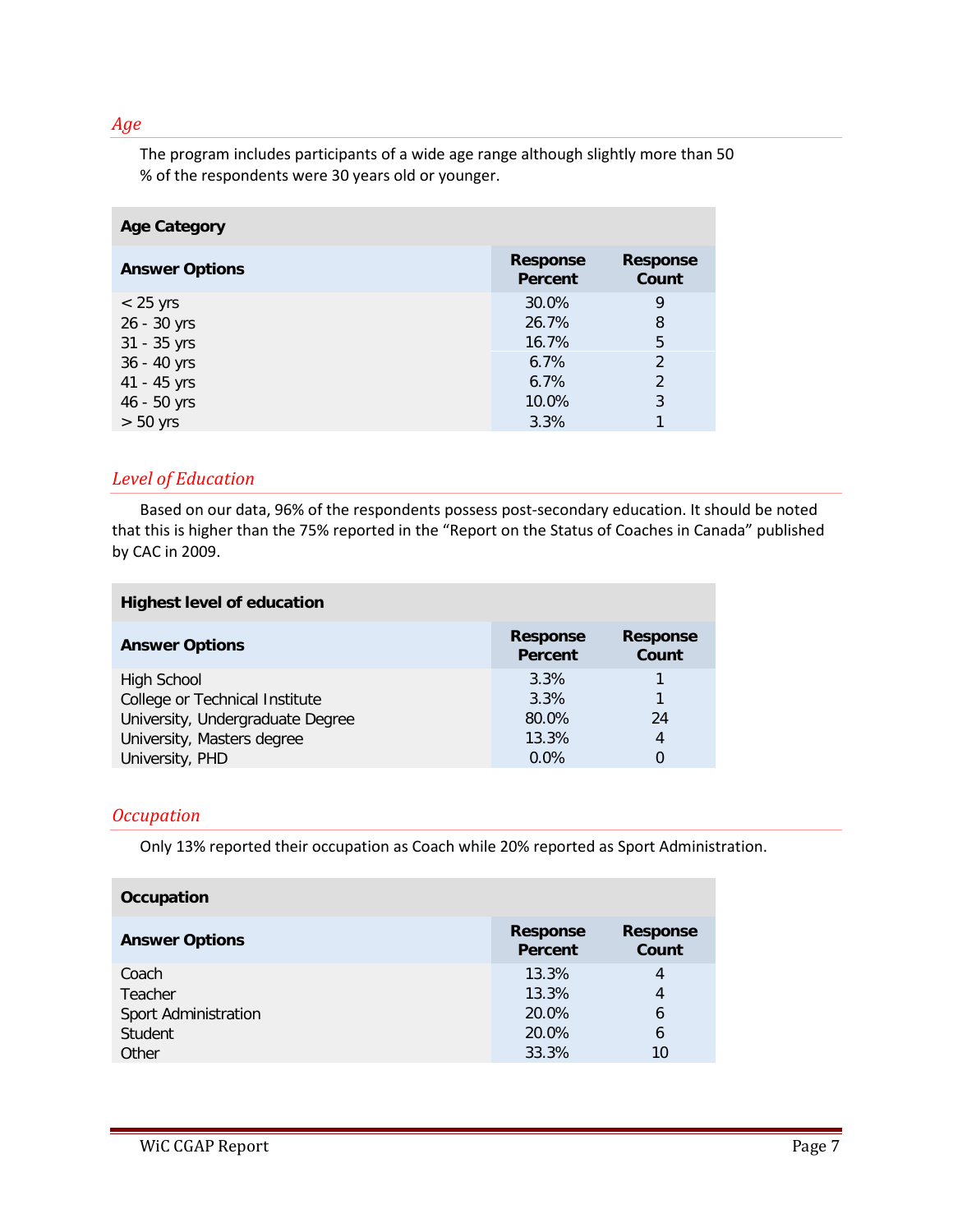## *Coaching Credentials*

Based on the baseline data provided by CAC, 5% of the incoming participants were NCCP Level 3 certified. Since entering the program, 74% of the respondents have improved their level of NCCP certification and 23% are now Level 3 certified. All of the coaches were now Level 2 certified or higher; 67% were Level 3 trained or higher. In addition, 40% of the respondents indicated possessing additional sport-specific certifications while 47% indicated possessing additional certification that they considered relevant to their coaching such as post-secondary education diplomas and degrees, and First Aid.

| certification levels are indicated here in brackets.    |                            |                          |
|---------------------------------------------------------|----------------------------|--------------------------|
| <b>Answer Options</b>                                   | <b>Response</b><br>Percent | <b>Response</b><br>Count |
| Level 2 (NCCP Competition - Introduction) Certified     | 33.3%                      | 10                       |
| Level 3 (NCCP Competition - Development) Trained        | 43.3%                      | 13                       |
| Level 3 (NCCP Competition - Development) Certified      | 16.7%                      | 5                        |
| Level 4 (NCCP Competition - High Performance) Trained   | $3.3\%$                    |                          |
| Level 4 (NCCP Competition - High Performance) Certified | $3.3\%$                    |                          |
| Level 5 (NCCP Competition - High Performance) Trained   | $0.0\%$                    | 0                        |
| Level 5 (NCCP Competition - High Performance) Certified | $0.0\%$                    | 0                        |

## **Indicate your highest NCCP Certification level. Please note the new NCCP certification levels are indicated here in brackets.**

#### *Coaching Experience*

The respondents' coaching experience covered a wide range of years of experience and levels coached. The overwhelming majority (80%) indicated that they had coached both female and male athletes while 20 % indicated they had coached females only. None of the respondents coached only male athletes.

| How many years of coaching experience do you have? |                            |                          |
|----------------------------------------------------|----------------------------|--------------------------|
| <b>Answer Options</b>                              | <b>Response</b><br>Percent | <b>Response</b><br>Count |
| $< 5$ yrs                                          | 26.7%                      | 8                        |
| $6 - 10$ yrs                                       | 40.0%                      | 12                       |
| 11 - 15 yrs                                        | 16.7%                      | 5                        |
| $> 15$ yrs                                         | 16.7%                      | 5                        |

| <b>Response</b><br>Percent | <b>Response</b><br>Count |
|----------------------------|--------------------------|
| 23.3%                      |                          |
| $0.0\%$                    | 0                        |
| 6.7%                       | $\mathfrak{D}$           |
| 76.7%                      | 23                       |
| 26.7%                      | 8                        |
| 66.7%                      | 20                       |
| 23.3%                      |                          |
|                            |                          |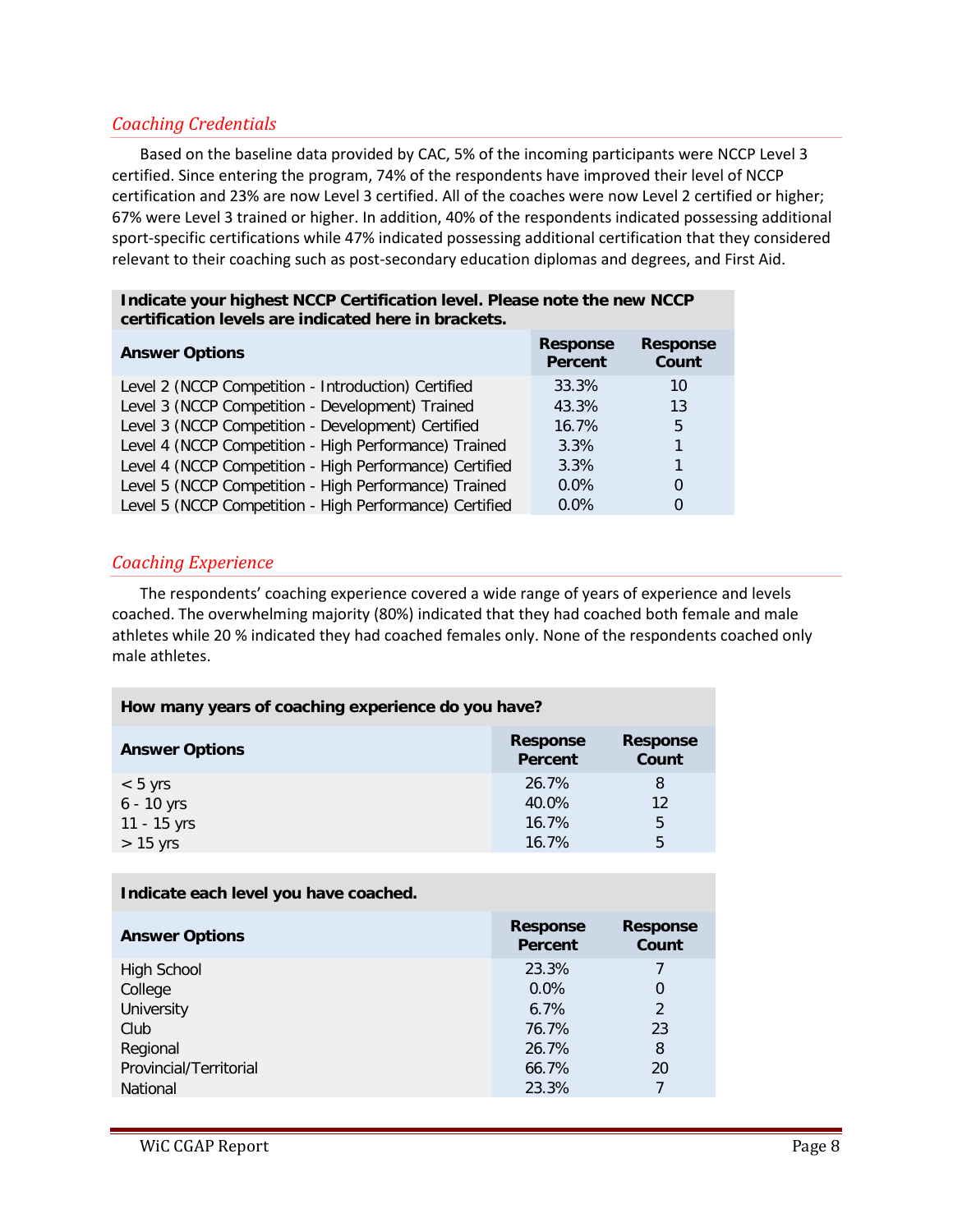| Gender of athletes coached. |                            |                          |
|-----------------------------|----------------------------|--------------------------|
| <b>Answer Options</b>       | <b>Response</b><br>Percent | <b>Response</b><br>Count |
| Female only                 | 20.0%                      | 6                        |
| Male only                   | $0\%$                      | 0                        |
| Both Female and Male        | 80.0%                      | 24                       |

## <span id="page-8-0"></span>2. Impact of the WiC CGAP on the Participants' Coaching Career

Within our sample, 67% of the coaches felt that the WiC CGAP assisted them in advancing their coaching career.

| Did the WiC Canada Games Apprenticeship Program assist you in your<br>career advancement as a coach? |                                   |                          |
|------------------------------------------------------------------------------------------------------|-----------------------------------|--------------------------|
| <b>Answer Options</b>                                                                                | <b>Response</b><br><b>Percent</b> | <b>Response</b><br>Count |
| Yes                                                                                                  | 66.7%                             | 20                       |
| N <sub>0</sub>                                                                                       | 33.3%                             | 10                       |

In comparing their coaching status before and after the WiC CGAP, 17% of coaches gained an increase in salary and 40% experienced a coaching position improvement. An improvement was determined by comparing positions held before entering the program and positions held after entering the program in terms of Head Coach, Assistant Coach, or Other and the level of the team coached ranging from Club to National. In reporting their current coaching status, 13% of respondents are presently coaching full time.

For those who responded positively, the predominant ways in which the program assisted them were advancing their certification level, creating networking opportunities, and being able to learn through observing other coaches.

| Indicate which ways you feel the program assisted you.                                                                       |                            |                          |
|------------------------------------------------------------------------------------------------------------------------------|----------------------------|--------------------------|
| <b>Answer Options</b>                                                                                                        | <b>Response</b><br>Percent | <b>Response</b><br>Count |
| Advanced my coaching certification level<br>Opened networking opportunities<br>Allowed learning through observation of other | 85.0%<br>85.0%             | 17<br>17                 |
| coaches                                                                                                                      | 80.0%<br>55.0%             | 16<br>11                 |
| Created mentoring opportunities<br>Created peer support                                                                      | 50.0%                      | 10                       |
| Provided financial support<br>Other (please specify)                                                                         | 45.0%<br>15.0%             | 9<br>3                   |

The responding coaches added the following: opportunity to attend higher-level competitions, introduction to female role models in other sports leading to increasing my confidence as a coach, and opportunity to take on a leadership role in Games' preparation.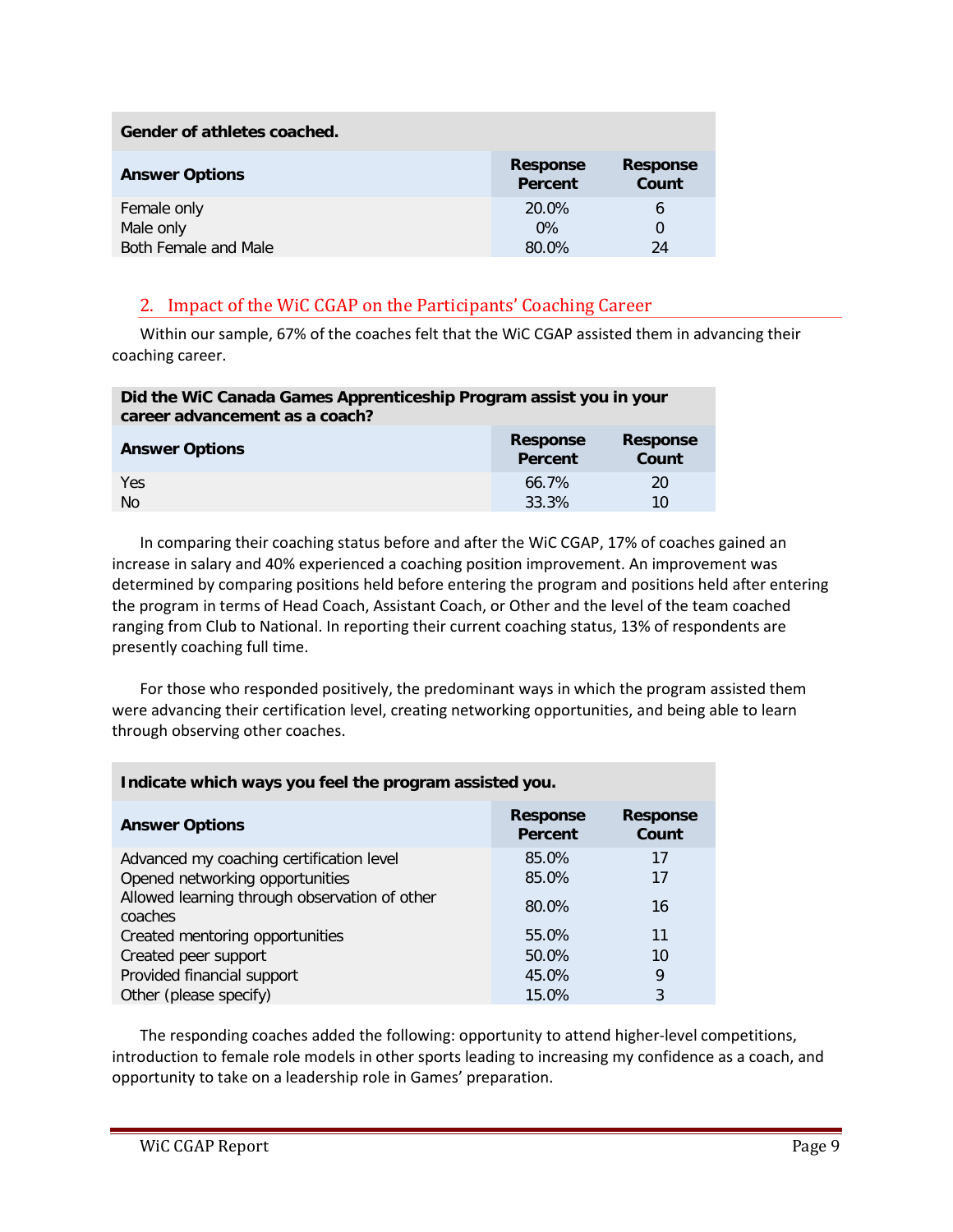In our sample, 30% of the coaches are currently not coaching; 44% responded that this was due to conflicts with their full-time job. An additional 22% reported that it conflicted with their full-time studies. Other reasons were burnout due to the time constraints of holding a full-time job and coaching, starting a family, and moving to a new area of the country.

| Do you currently hold a coaching position? |                            |                          |
|--------------------------------------------|----------------------------|--------------------------|
| <b>Answer Options</b>                      | <b>Response</b><br>Percent | <b>Response</b><br>Count |
| Yes<br><b>No</b>                           | 70.0%<br>30.0%             | 21<br>Q                  |

Of the sub-sample of participants who are currently not coaching, 89% stated that they hope to resume coaching in the future. The majority indicated their desire to return to coaching at the same level they left with hopes of advancing their coaching position after they have returned.

| Do you plan to return to coaching in the future? |                            |                          |
|--------------------------------------------------|----------------------------|--------------------------|
| <b>Answer Options</b>                            | <b>Response</b><br>Percent | <b>Response</b><br>Count |
| Yes<br><b>No</b>                                 | 88.9%<br>11.1%             | 8                        |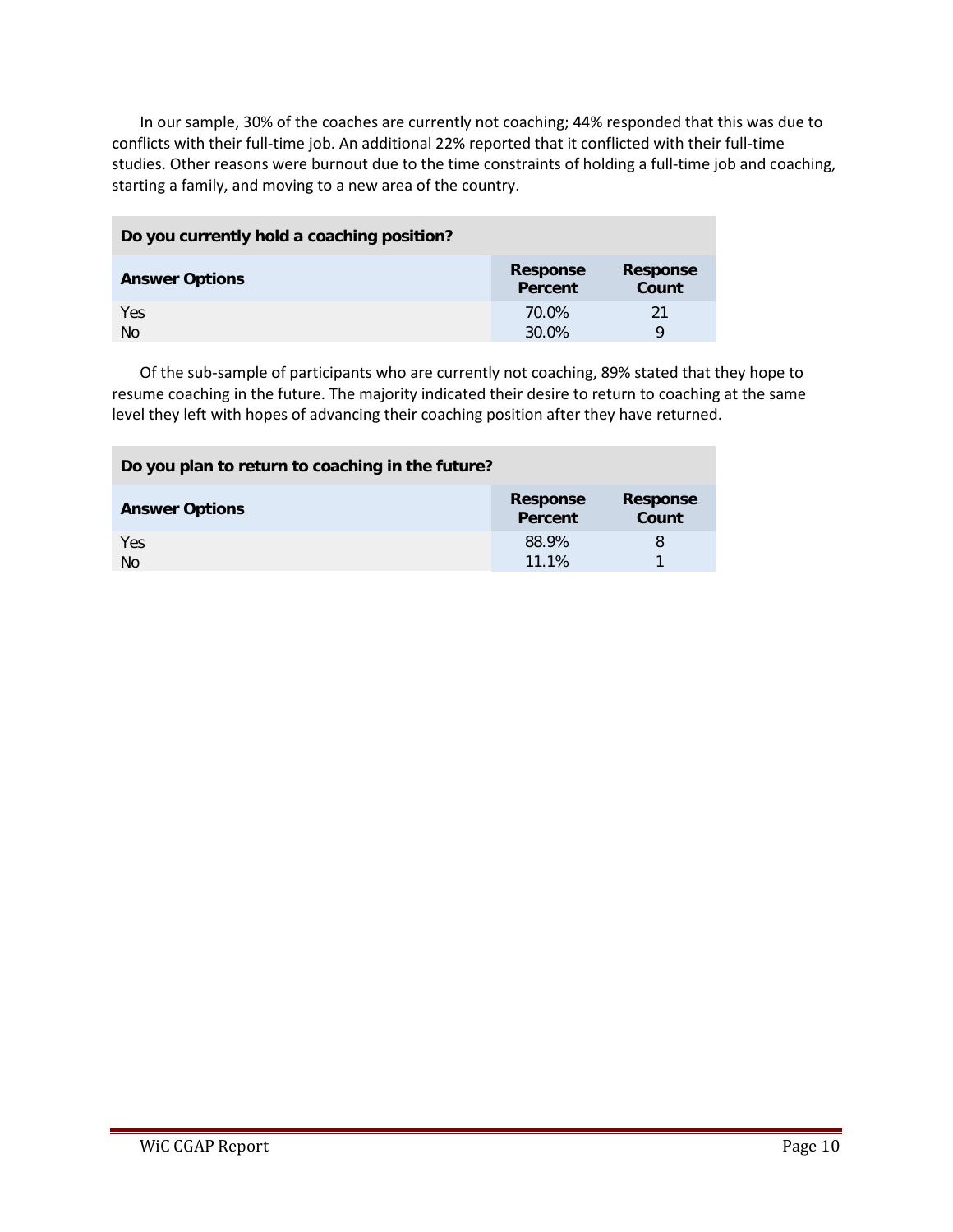# <span id="page-10-0"></span>3. Barriers to Advancing a Coaching Career

Lack of salary was rated as the number one barrier to the advancement of the participants' coaching career. This is supported by the reporting of salaries of their most recent coaching positions where 87% of respondents are earning less than \$10,000 per year and 50% are unpaid (volunteers). Family commitments, lack of financial support, lack of opportunity to advance, and lack of respect from peers and/or administration all rated as barriers that had an effect on their coaching career advancement. Each barrier had at least one respondent rate it as completely affecting the advancement of their career.

| <b>Answer Options</b>                                       | Not at all    | $\overline{2}$ | 3             | 4            | Completely   | Rating<br>Average | Response<br>Count |
|-------------------------------------------------------------|---------------|----------------|---------------|--------------|--------------|-------------------|-------------------|
| Lack of salary                                              | 10.0%<br>(3)  | 13.3%<br>(4)   | 43.3%<br>(13) | 6.7%<br>(2)  | 26.7%<br>(8) | 3.27              | 30                |
| Family commitments                                          | 33.3%<br>(10) | 13.3%<br>(4)   | 16.7%<br>(5)  | 16.7%<br>(5) | 20.0%<br>(6) | 2.77              | 30                |
| Lack of financial support (for<br>course fees, etc)         | 23.3%<br>(7)  | 20.0%<br>(6)   | 23.3%<br>(7)  | 26.7%<br>(8) | 6.7%<br>(2)  | 2.73              | 30                |
| Lack of opportunity to advance                              | 27.6%<br>(8)  | 20.7%<br>(6)   | 27.6%<br>(8)  | 13.8%<br>(4) | 10.3%<br>(3) | 2.59              | 29                |
| Lack of respect from peers or<br>administration             | 33.3%<br>(10) | 23.3%<br>(7)   | 16.7%<br>(5)  | 6.7%<br>(2)  | 20.0%<br>(6) | 2.57              | 30                |
| Lack of female role models or<br>mentors                    | 46.7%<br>(14) | 0.0%<br>(0)    | 23.3%<br>(7)  | 23.3%<br>(7) | 6.7%<br>(2)  | 2.43              | 30                |
| Lack of self-confidence in<br>coaching ability              | 30.0%<br>(9)  | 23.3%<br>(7)   | 33.3%<br>(10) | 10.0%<br>(3) | 3.3%<br>(1)  | 2.33              | 30                |
| Lack of peer support                                        | 30.0%<br>(9)  | 36.7%<br>(11)  | 13.3%<br>(4)  | 16.7%<br>(5) | 3.3%<br>(1)  | 2.27              | 30                |
| Lack of educational<br>opportunities                        | 33.3%<br>(10) | 30.0%<br>(9)   | 26.7%<br>(8)  | 3.3%<br>(1)  | 6.7%<br>(2)  | 2.20              | 30                |
| Difficulty in adapting to the<br>male culture of your sport | 63.3%<br>(19) | 10.0%<br>(3)   | 13.3%<br>(4)  | 10.0%<br>(3) | 3.3%<br>(1)  | 1.80              | 30                |
| Please add any other barriers<br>you have experienced       |               |                |               |              |              |                   | 9                 |

#### **To what degree have the following barriers affected the advancement of your coaching career?**

Other barriers were lack of job stability, too much travel required, and lack of NCCP courses offered (East Coast).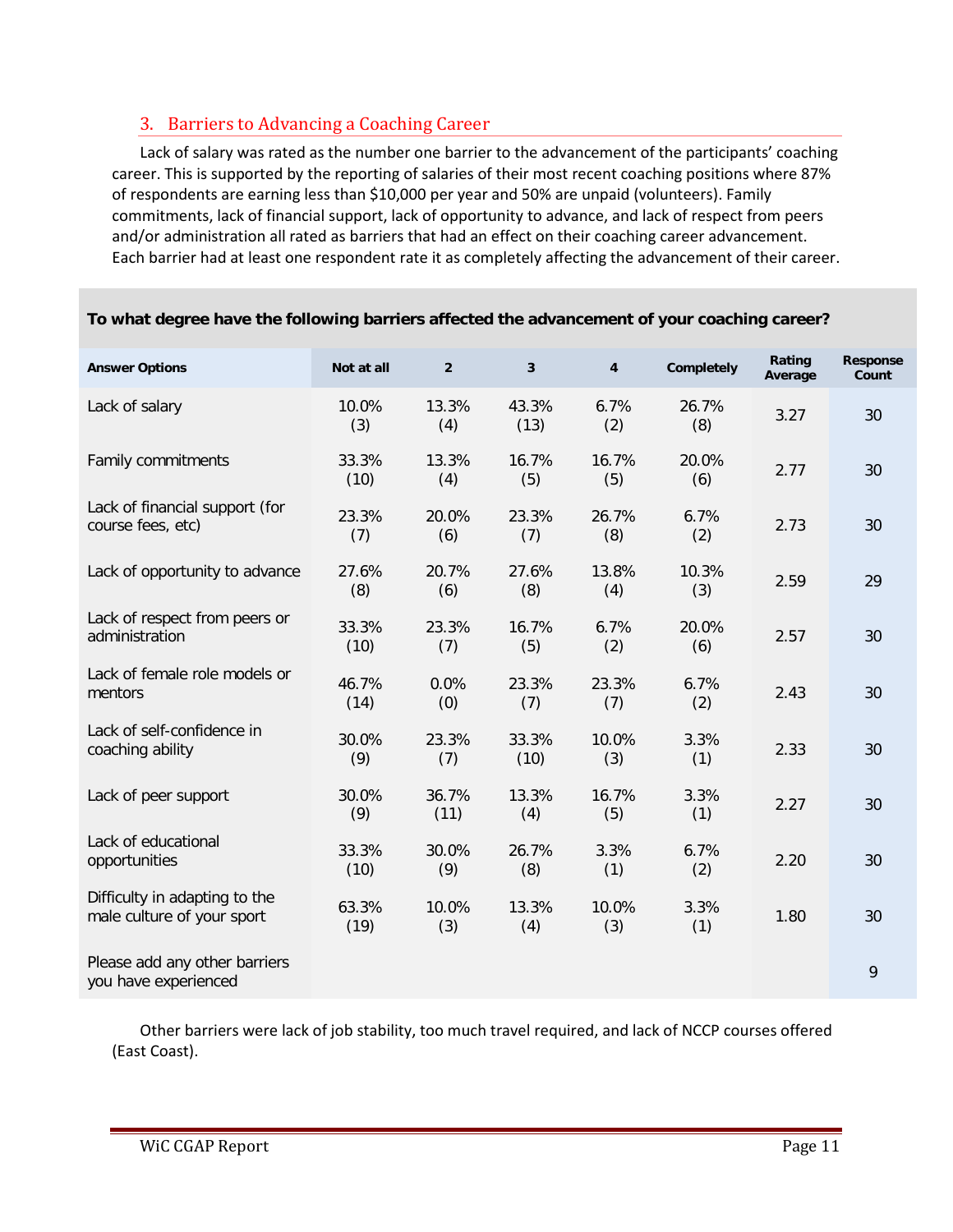| Annual Salary of most recent coaching position. |                            |                          |  |  |  |
|-------------------------------------------------|----------------------------|--------------------------|--|--|--|
| <b>Answer Options</b>                           | <b>Response</b><br>Percent | <b>Response</b><br>Count |  |  |  |
| Unpaid                                          | 50%                        | 15                       |  |  |  |
| $<$ \$2,500                                     | 17%                        | 5                        |  |  |  |
| $$2,500 - $5,000$                               | 7%                         | $\mathfrak{D}$           |  |  |  |
| \$5,001 - \$10,000                              | 13%                        | 4                        |  |  |  |
| \$10,001 - \$20,000                             | 3%                         |                          |  |  |  |
| \$20,001 - \$30,000                             | $0\%$                      | 0                        |  |  |  |
| \$30,001 - \$40,000                             | 3%                         |                          |  |  |  |
| \$40,001 - \$50,000                             | 3%                         |                          |  |  |  |
| \$50,001 - \$60,000                             | 3%                         |                          |  |  |  |
| \$60,001 - \$70,000                             | $0\%$                      | 0                        |  |  |  |
| $>$ \$70,000                                    | $0\%$                      |                          |  |  |  |

## <span id="page-11-0"></span>4. Reflective Thoughts

The participants were asked to reflect on the impact that the WiC CGAP had on them, personally and professionally. Many comments revealed similar thinking within the group. Summarizing their comments and including quotes from the respondents:

• 89% stated that it had been a positive experience

*"A wonderful experience …"* 

*"The experience was highly positive for me."* 

*"The experience was very valuable to me."* 

*"The program has had a profound impact on me as a coach and as an individual."* 

*"The experience for me was unbelievable"*

• 54% valued the networking opportunities created by the program

*"… provided the opportunity to meet many other female coaches at my level."* 

*"Through the opportunity I experienced major networking within my sport and outside of my sport."*

*"The best part for me was meeting female coaches from all over the country and hearing their experiences."*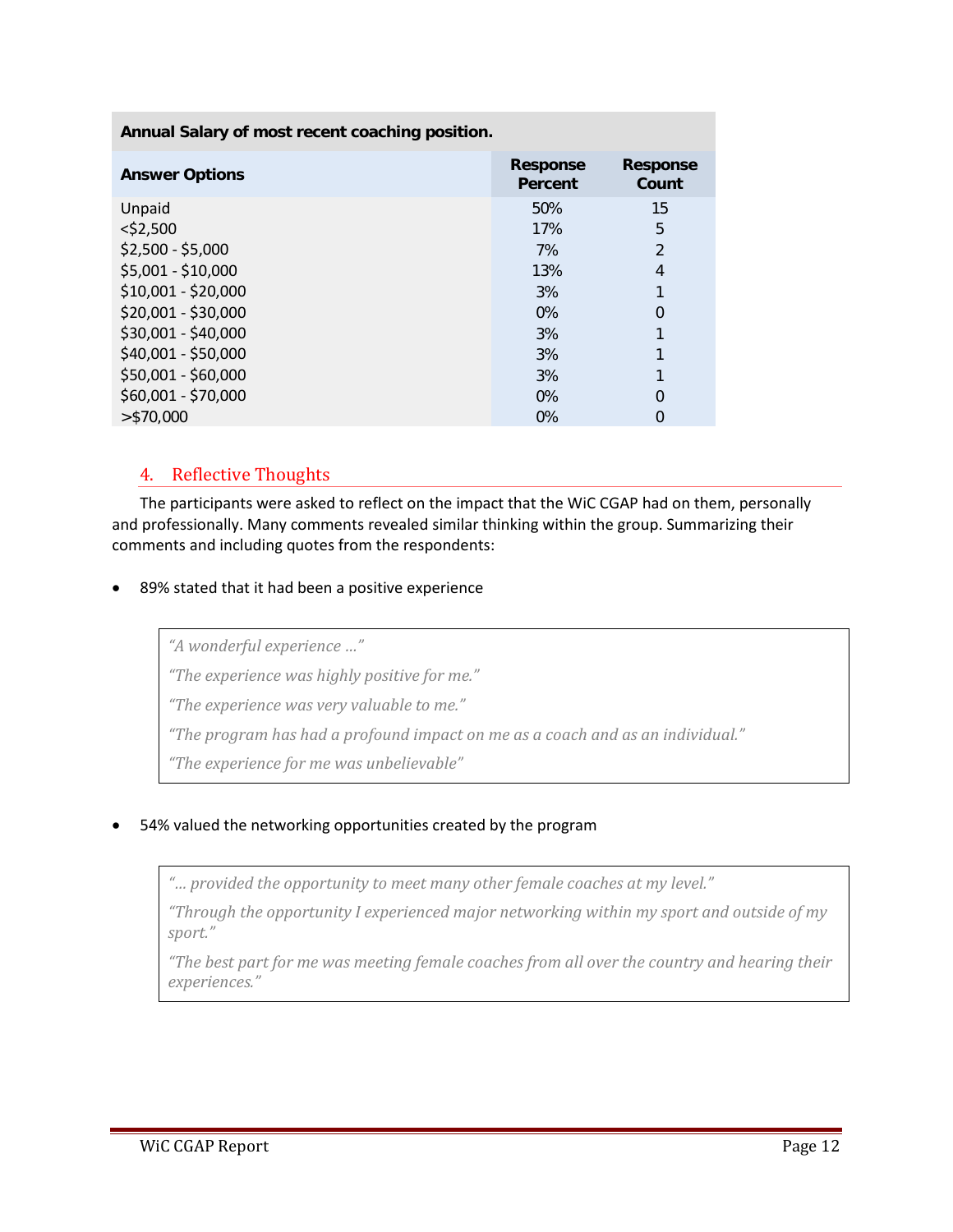• 25% stated that they had gained valuable personal growth and found it to be a strong motivator to continue to improve their coaching skills

*"The WIC Canada Games Apprenticeship program was a great opportunity that helped me grow personally and professionally. It has helped me to overcome my shyness, and gave me the ability to learn to express myself with confidence to people I may not know very well or even at all. This program taught me that I have everything that I need to be a confident coach."* 

*"The WIC program was an incredible opportunity; without it I can confidently say I would not have continued my coaching at the level I am now."*

#### 18% stated it had made them a better coach

*"I know I am a better coach because of the experience."*

*"I feel I grew a tremendous amount as a person and coach."*

• Other comments: It provided a boost in confidence, helped overcome barriers, provided much needed financial support, created new opportunities, and encouraged the provincial sport organization (PSO) to offer NCCP Level 3 courses.

*"… allowed to gain knowledge, understand the commitment and whet my appetite for higher level competition."*

*"Without the financial support it would not have been possible for me to achieve so much."*

*"The WIC program allowed me to gain the confidence needed in order to take my coaching to the next level."*

*" Gave the push my PSO needed to finally arrange for the appropriate Level 3 courses."*

Only two negative comments were made: There was no follow-up after the completion of the program and the program's effectiveness was limited by the quality of the mentor. One respondent indicated that the program had been cancelled by her PSO before the Games occurred.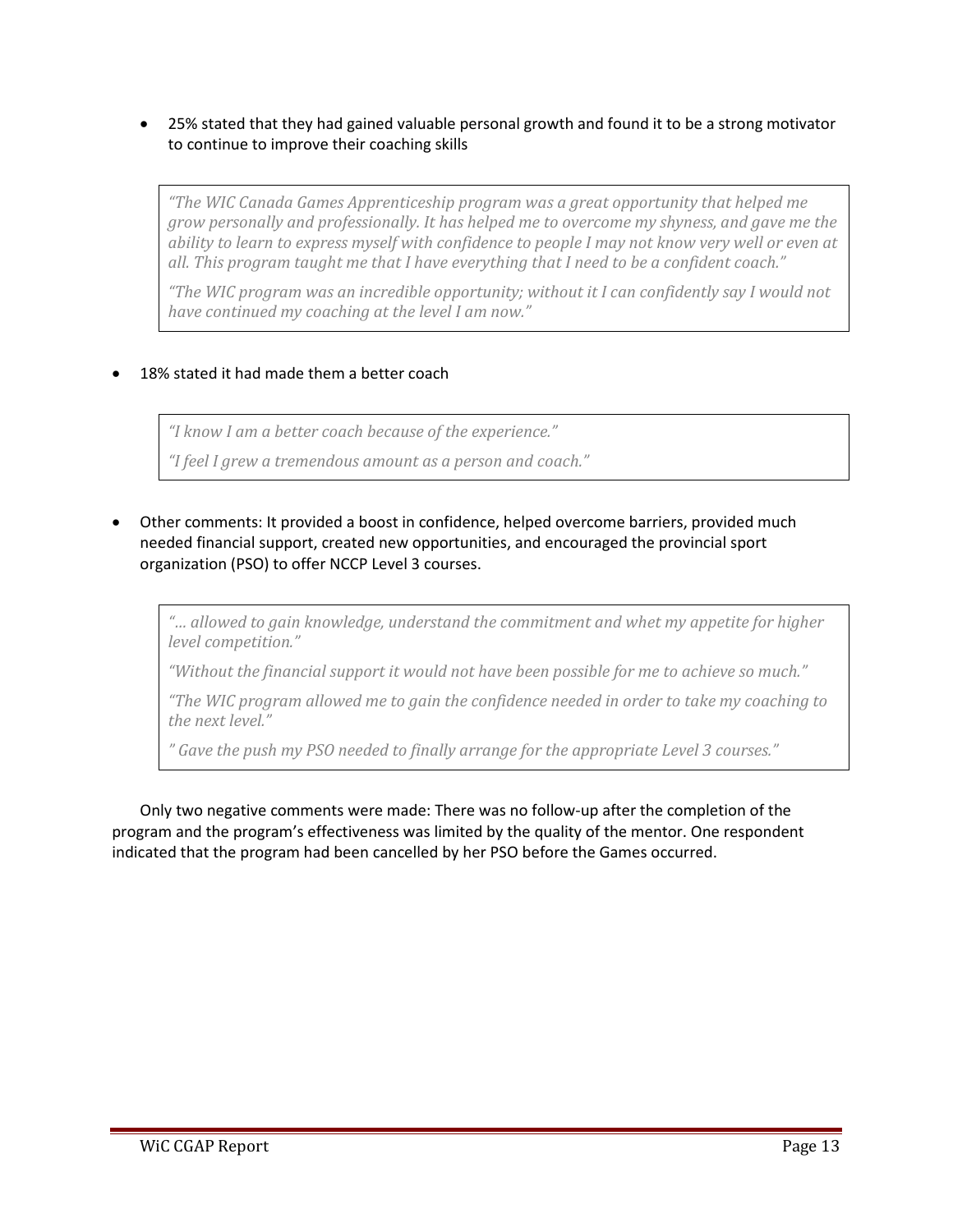## <span id="page-13-0"></span>5. Summary of Results

The women brought together as participants in the WiC CGAP are a diverse group in many aspects: age, coaching experience, geographical location, and sports coached. They share a commonality in their desire to pursue coaching and improve their professional and interpersonal skills. They also share a strong belief that the program was greatly beneficial for them in creating networks, improving certification, and personal growth (motivation, improved coaching skills, and increased confidence).

*"WiC has provided me with a great opportunity to connect with coaches of a wide range of different sports who are going through similar challenges and experiences as myself. Bonding with the apprentices, meeting a few mentors and connecting with the facilitators allowed many networking doors that would assist my coaching career with the resources I would not have had if not for the Canada Games Apprenticeship program."*

One of the goals of the program is to facilitate an increase in the level of NCCP certification and specifically, completion of NCCP Level 3. Of the incoming coaches, 5% possessed Level 3 certification. More than two-thirds achieved an increase in their level of certification with 23% attaining Level 3 certification. This was achieved through a combination of exposure to the opportunity, supplying financing, and the providing of peer support and role models.

*"… a great experience and great inspiration to attain advancement in NCCP qualifications"*

The results of this survey show conflicting data in regard to the effect of the WiC CGAP on career advancement. As a concrete measure, the researcher used two indicators: job positions and salary before and after the program. Less than one-half of the coaches gained advancement in coaching position after their participation in the program and only 17% gained a salary increase. Half are still coaching as unpaid volunteers despite improving their NCCP certification and gaining experience at the Canada Games. The conclusion, by indicators used, is that career advancement was not achieved by the majority of participants. However, when directly asked most stated that the program did assist in advancing their career. They placed value on the experience, improved certification, networking, improvement of coaching skills, and peer support. They measured their career advancement in these terms as opposed to the more traditional markers of salary and position.

#### *"I think that the WiC gave me a huge chance to show people that I am able to be a great coach."*

There is an ongoing dialogue about barriers faced by women in coaching and how these barriers contribute to the current decline in the female coaching population. One hope of the WiC CGAP is that it helps overcome some of these barriers and thus assists in keeping women in coaching. In our survey, 70% of the coaches are presently coaching and an additional 27% are planning to return to coaching in the future. This is very positive as it shows an attrition rate of only 3%. The women who participate in the program stay in coaching. The design of the program itself purposely breaks down some of the barriers listed in our study. It is interesting to note that the barriers identified as having the lesser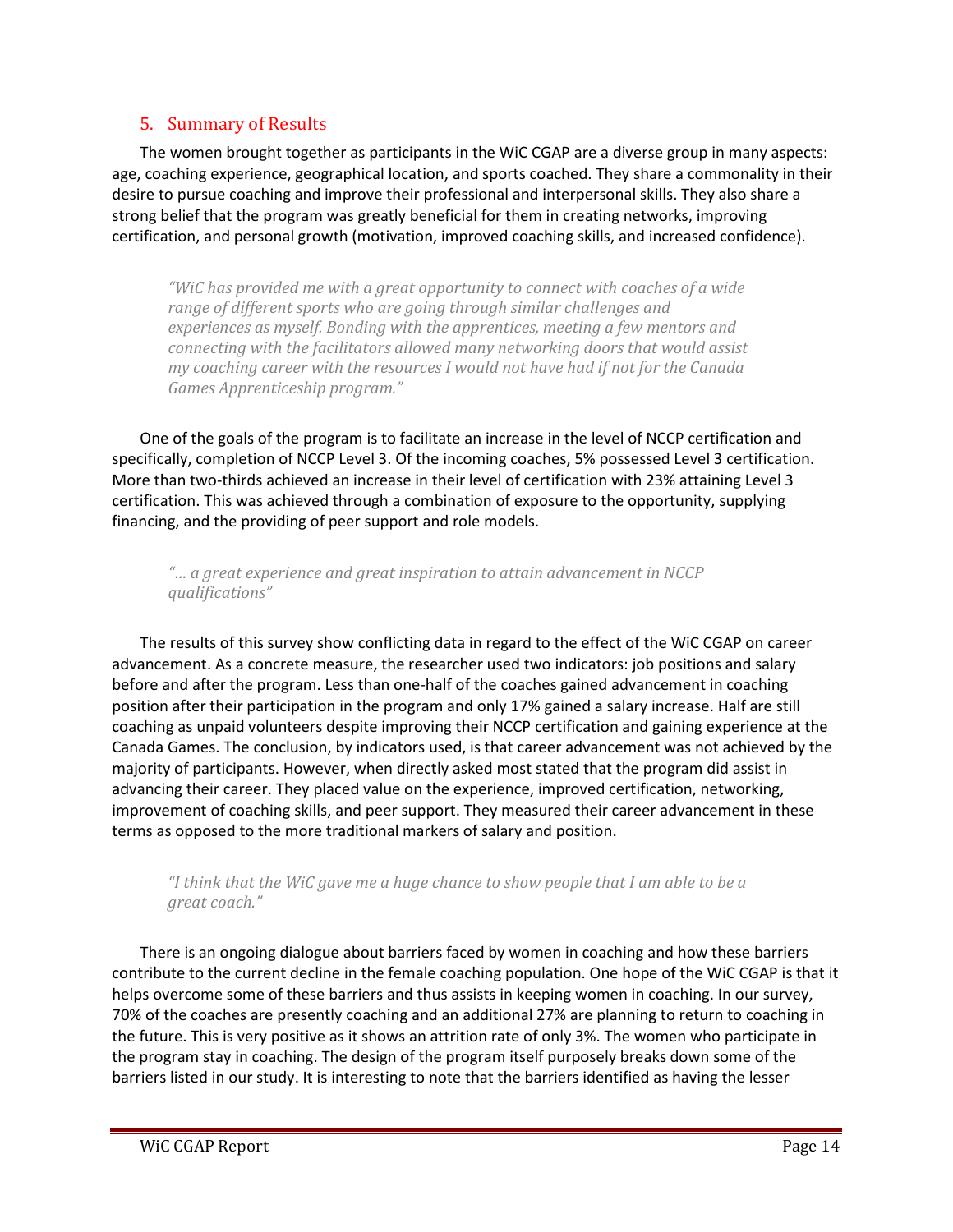impact on the participants are ones that are addressed (see A: Description of the WiC CGAP) in the program:

- Lack of female role models or mentors
- Lack of self-confidence in coaching ability
- Lack of peer support
- Lack of educational opportunities

The WiC CGAP is successful in breaking down these barriers and therefore is helping to contribute to the women staying in coaching. The barriers rated as having the most impact on the participants – lack of salary and family commitments – are barriers that the program cannot address.

*"The WIC program was an incredible opportunity, without it I can confidently say I would not have continued my coaching at the level I am now."*

## <span id="page-14-0"></span>6. Limitations of this Study

A limitation of this study was the small sample size of the starting population of 61 participants although the return rate on the online survey was well above average at 57%. Even with this relatively high response rate, the small original population size makes it difficult to generalize for the entire population. The responses were overwhelmingly in favour of the program and positive in their feedback of their experiences. We are unable to determine if there was limited negative feedback because that is how all the participants viewed the program or if the participants with negative attitudes to the program chose to ignore the survey due to those negative feelings.

A second limitation was the inability to confirm whether all the participants received an invitation to complete the survey. Email addresses tend to be transitory in nature and it is unknown how up-to-date CAC's email address list was. Given the time restraints in executing this research, we were unable to undertake an extensive search to confirm the email addresses as current or find current email addresses for the participants whose email addresses were missing.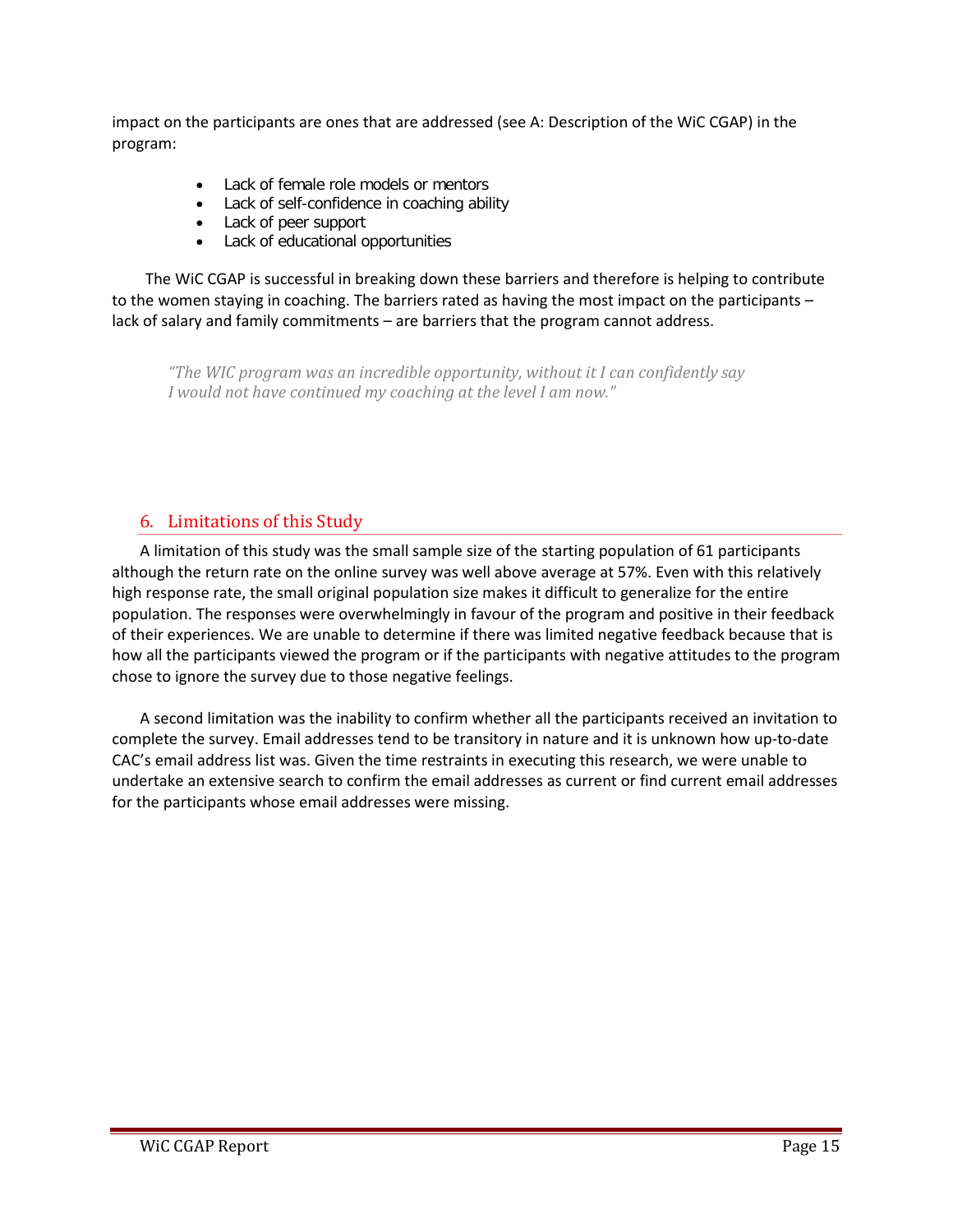#### <span id="page-15-1"></span><span id="page-15-0"></span>Appendix A: Email Invite to Survey

To: {*name of participant*}

#### *Reminder: Your thoughts are important to us, please respond, the survey will close as of March 6/2010 at midnight – Thank you, Merci*

Dear Coaches,

I hope that this email finds you very well. I am writing to you with a very important request. The Coaching Association of Canada's Women in Coaching program has initiated an evaluation to assess the impact of the Canada Games Apprenticeship Program. As a past participant of this program, your participation in this survey is extremely important. I would ask that you take a few minutes of your time to complete the survey. The data is being collected by our researcher and will be instrumental in our continued efforts to increase opportunities for female coaches at all levels of the Canadian sport system.

Thank you for your co-operation.

Sincerely, Sheilagh Croxon Consultant, Women in Coaching, Coaching Association of Canada

To enter the survey (in English), click here: WiC CGAP survey in English To enter the survey (in French), click here: WiC CGAP francais

#### Chères entraîneures,

J'espère que vous allez bien. Je vous écris afin de vous transmettre une demande importante. Le programme Les entraîneures de l'Association canadienne des entraîneurs procède à une évaluation dans le but de mesurer l'incidence du Programme d'apprenties entraîneures aux Jeux du Canada. Comme vous avez déjà participé à ce programme, vos réponses à ce sondage revêtent une importance toute particulière. Je vous prie de prendre quelques minutes pour remplir ce sondage. Les données seront étudiées par notre chercheure et joueront un rôle de premier plan dans les futures orientations de nos initiatives visant à accroître les possibilités offertes aux entraîneures de tous les niveaux du système sportif canadien.

Merci de votre coopération et recevez mes sincères salutations.

Sheilagh Croxon Consultante du programme Les entraîneures, Association canadienne des entraîneurs

Pour lancer le sondage (français), cliquez ici : WiC CGAP francais Pour lancer le sondage (en anglais), cliquez ici : WiC CGAP survey in English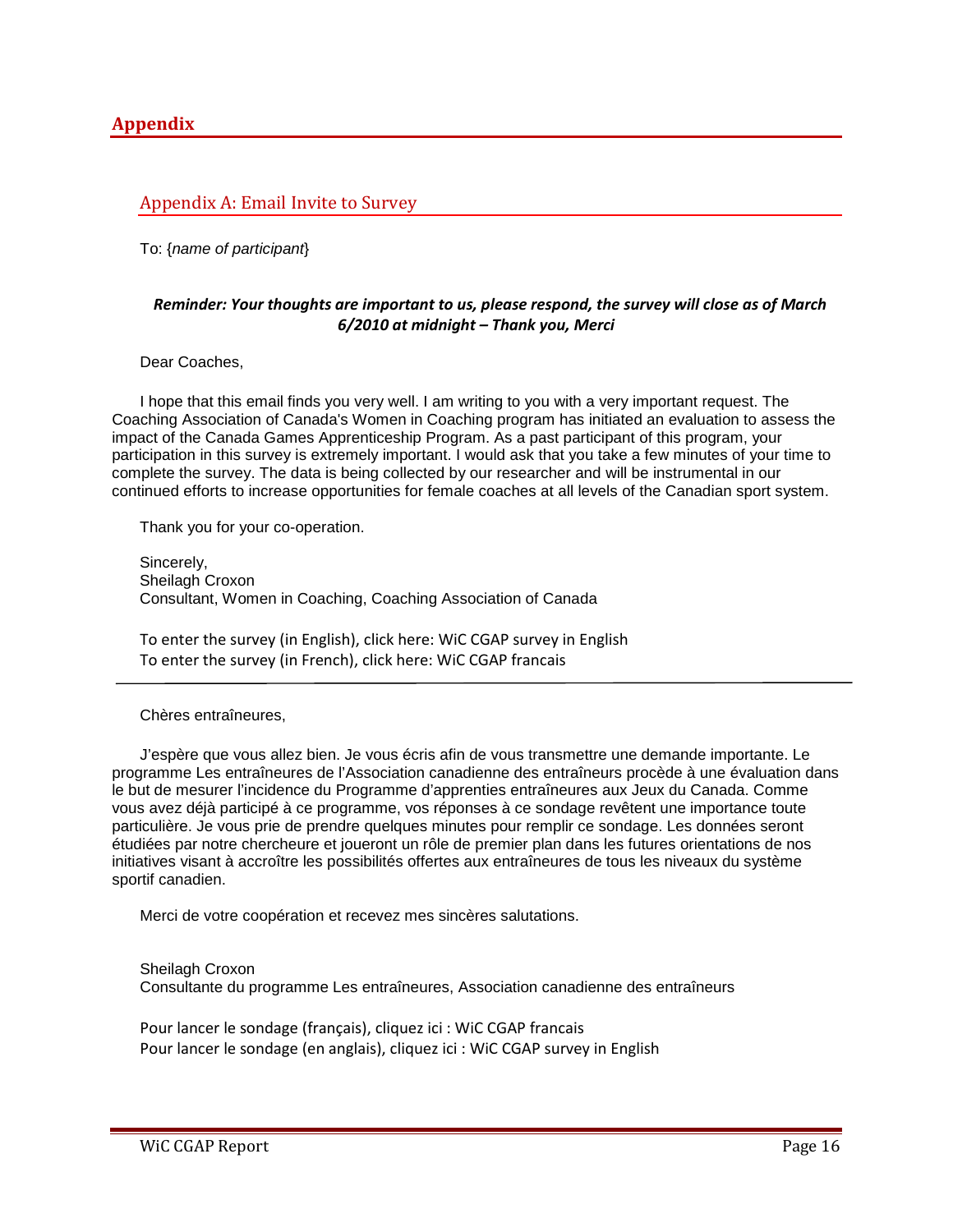<span id="page-16-0"></span>Appendix B: Coaches Questionnaire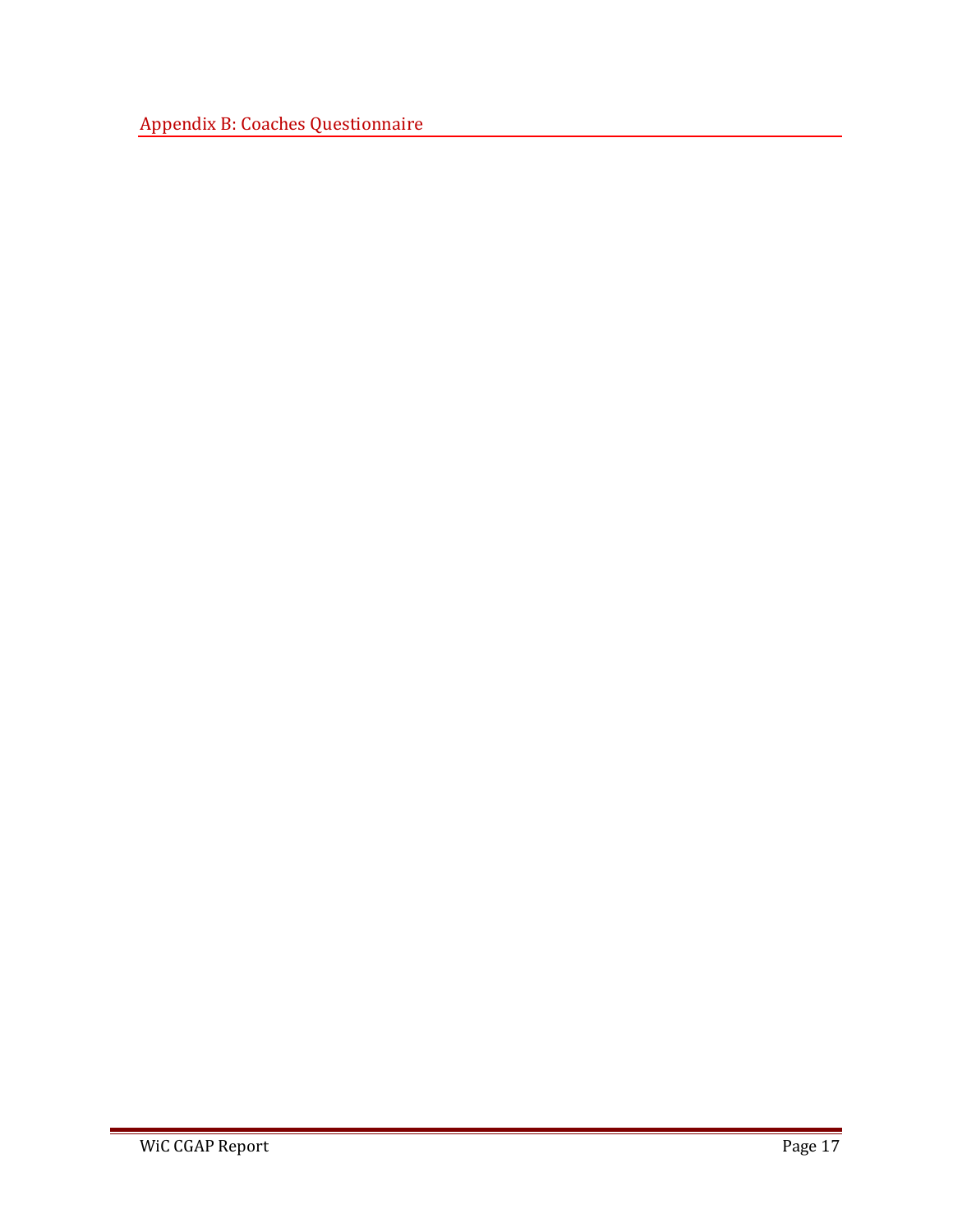Thank you for taking the time to complete this survey by the Coaching Association of Canada. Your feedback is important to us. This survey should only take about 15 minutes of your time. This survey relates to your participation in the Women in Coaching Canada Games Apprenticeship Program.

In order to progress through this survey, please use the following navigation links:

- Click the **Next** button to continue to the next page.
- Click the **Previous** button to return to the previous page.
- Click the **End** button to submit your survey.

The conduct of this survey involves the collection of personal information. All information collected is considered confidential and will not be disclosed to third parties without your consent. No names or other identifying information will be included in any report on the study.

If you have any questions, please contact us at the CAC office.

# **1. How did you first hear of the Women in Coaching Canada Games Apprenticeship Program?**

| A coach                                                    |
|------------------------------------------------------------|
| Provincial/Territorial Sport Organization                  |
| National Sport Organization                                |
| Coaching Association of Canada                             |
| Provincial/Territorial Coaching Association                |
| Educational Institution (High School, College, University) |
| Other (please specify)                                     |
|                                                            |

**2. Did the WiC Canada Games Apprenticeship Program assist you in your career advancement as a coach?**

| Yes |  |
|-----|--|
| No  |  |
|     |  |
|     |  |
|     |  |
|     |  |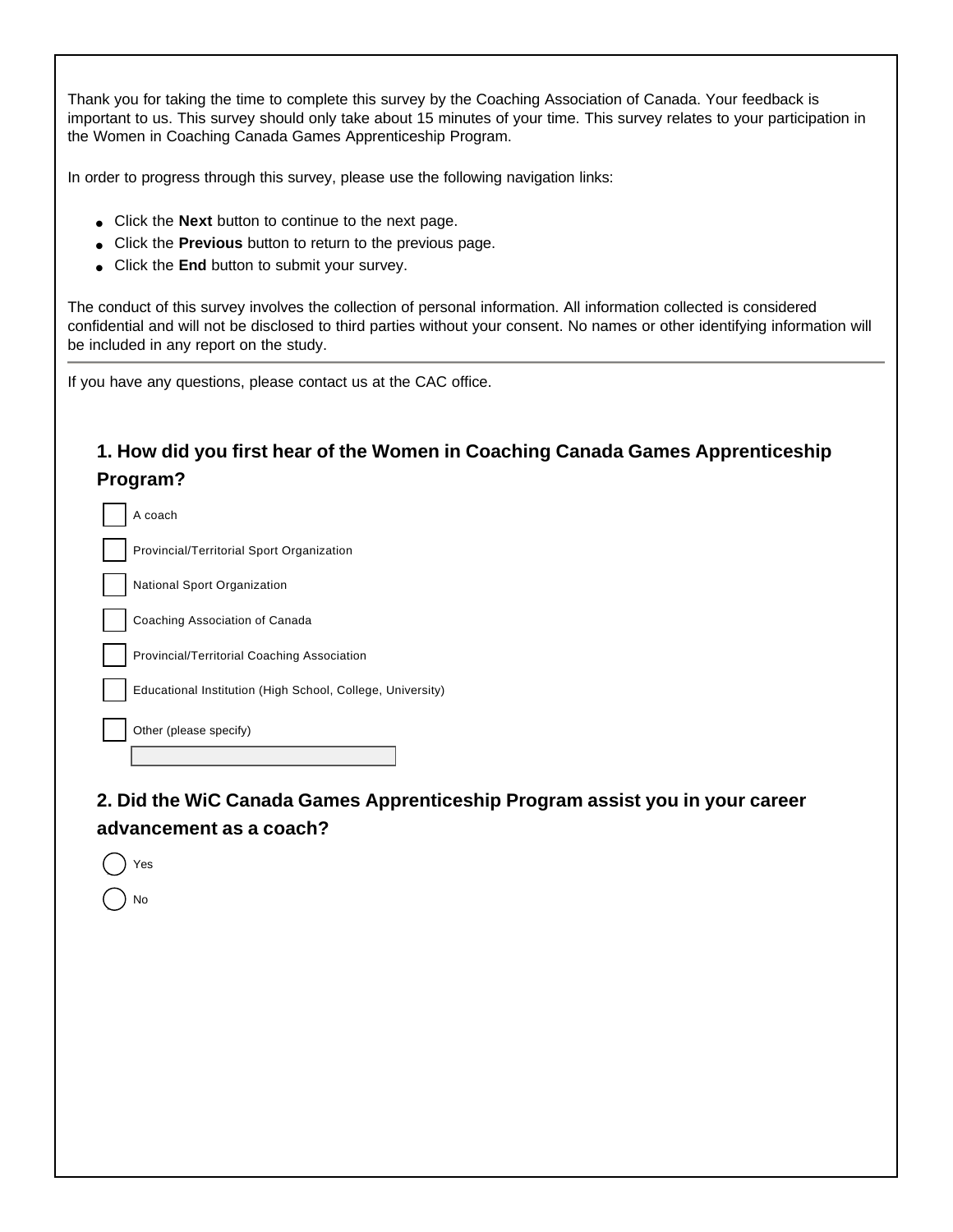| 3. Indicate which ways you feel the program assisted you. |
|-----------------------------------------------------------|
| Provided financial support                                |
| Advanced my coaching certification level                  |
| Opened networking opportunities                           |
| Created peer support                                      |
| Created mentoring opportunities                           |
| Allowed learning through observation of other coaches     |
| Other (please specify)                                    |
|                                                           |
|                                                           |
|                                                           |
|                                                           |
|                                                           |
|                                                           |
|                                                           |
|                                                           |
|                                                           |
|                                                           |
|                                                           |
|                                                           |
|                                                           |
|                                                           |
|                                                           |
|                                                           |
|                                                           |
|                                                           |
|                                                           |
|                                                           |
|                                                           |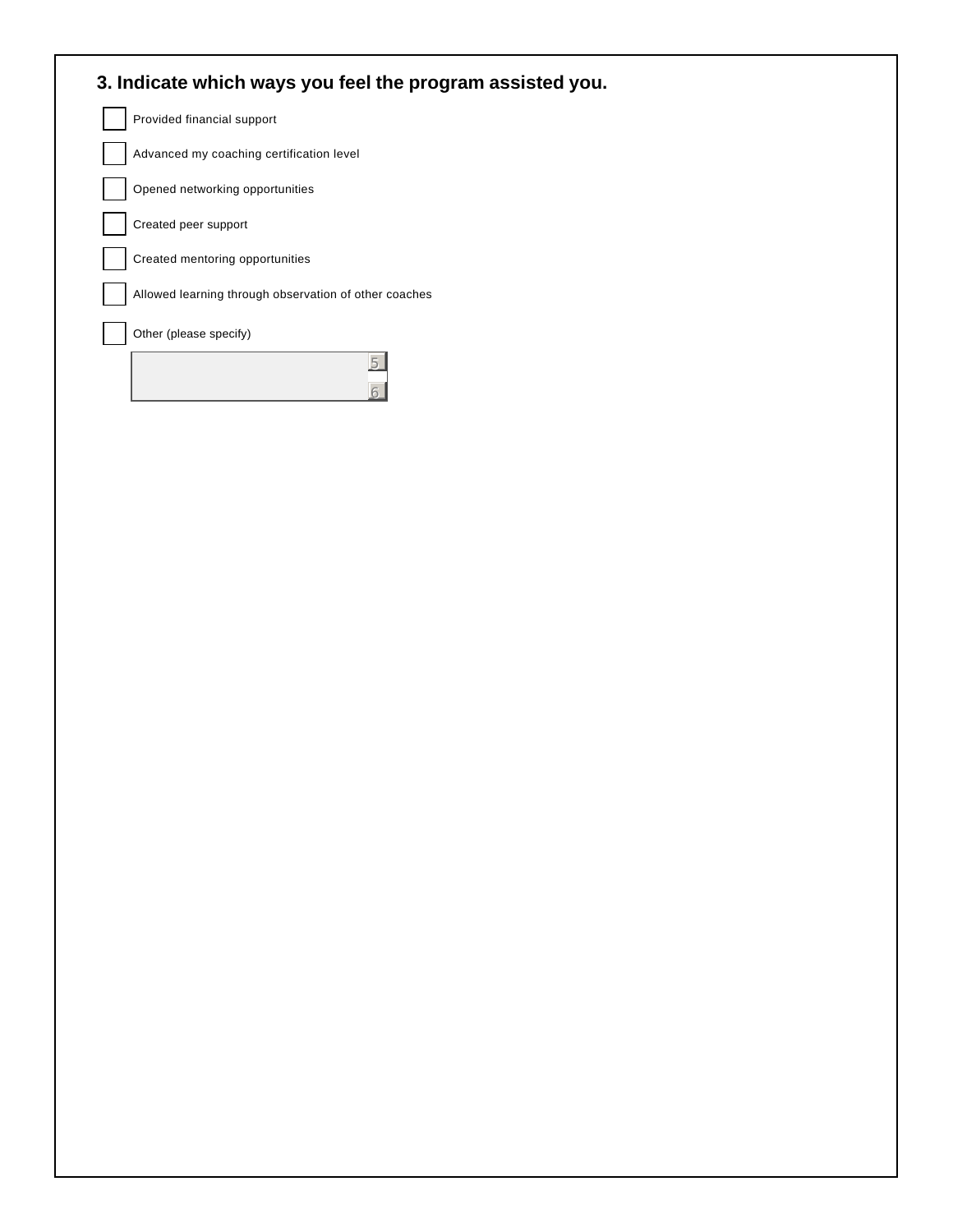# **4. Rank 1 to 6 the impact the following experiences in the Apprenticeship Program had on you.**

# **1 being the greatest and 6 being the least.**

|                                                                                      | greatest | 3. | 4. | 5. | 6. least |
|--------------------------------------------------------------------------------------|----------|----|----|----|----------|
| The opportunity to attend training camps or be integrated with the Canada Games Team |          |    |    |    |          |
| Attending the first Professional Development weekend with the other CG Apprentices   |          |    |    |    |          |
| Attending the Sport Leadership Conference with the other CG Apprentices              |          |    |    |    |          |
| Having a mentor to talk to throughout the process                                    |          |    |    |    |          |
| Having the support from my Provincial/Territorial Sport Organization                 |          |    |    |    |          |
| Attending the Canada Games as a Coach in my sport                                    |          |    |    |    |          |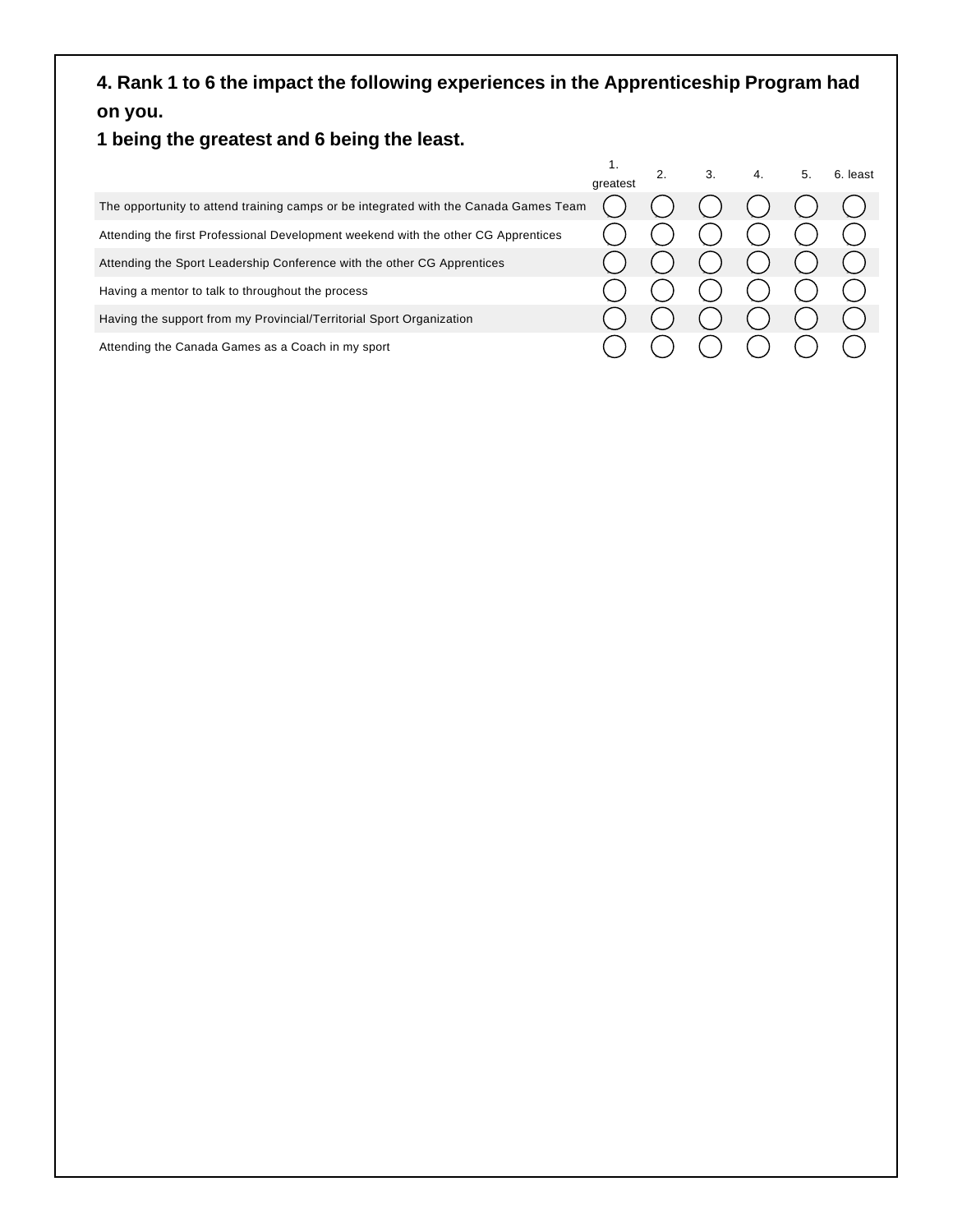| 5. Indicate your highest NCCP Certification level. Please note the new NCCP<br>certification levels are indicated here in brackets. |
|-------------------------------------------------------------------------------------------------------------------------------------|
| Level 2 (NCCP Competition - Introduction) Certified                                                                                 |
| Level 3 (NCCP Competition - Development) Trained                                                                                    |
| Level 3 (NCCP Competition - Development) Certified                                                                                  |
| Level 4 (NCCP Competition - High Performance) Trained                                                                               |
| Level 4 (NCCP Competition - High Performance) Certified                                                                             |
| Level 5 (NCCP Competition - High Performance) Trained                                                                               |
| Level 5 (NCCP Competition - High Performance) Certified                                                                             |
| 6. Add any sport specific certification you hold (eg. in soccer CSA National B License)<br>5                                        |
| 7. List any other certifications or licensing you possess that is relevant to your coaching<br>career.                              |
|                                                                                                                                     |
| 8. How many years of coaching experience do you have?                                                                               |
| $< 5$ yrs                                                                                                                           |
| 6 - 10 yrs                                                                                                                          |
| 11 - 15 yrs                                                                                                                         |
| $> 15$ yrs                                                                                                                          |
| 9. Indicate each level you have coached.                                                                                            |
| <b>High School</b>                                                                                                                  |
| College                                                                                                                             |
| University                                                                                                                          |
| Club                                                                                                                                |
| Regional                                                                                                                            |
| Provincial/Territorial                                                                                                              |
| National                                                                                                                            |
|                                                                                                                                     |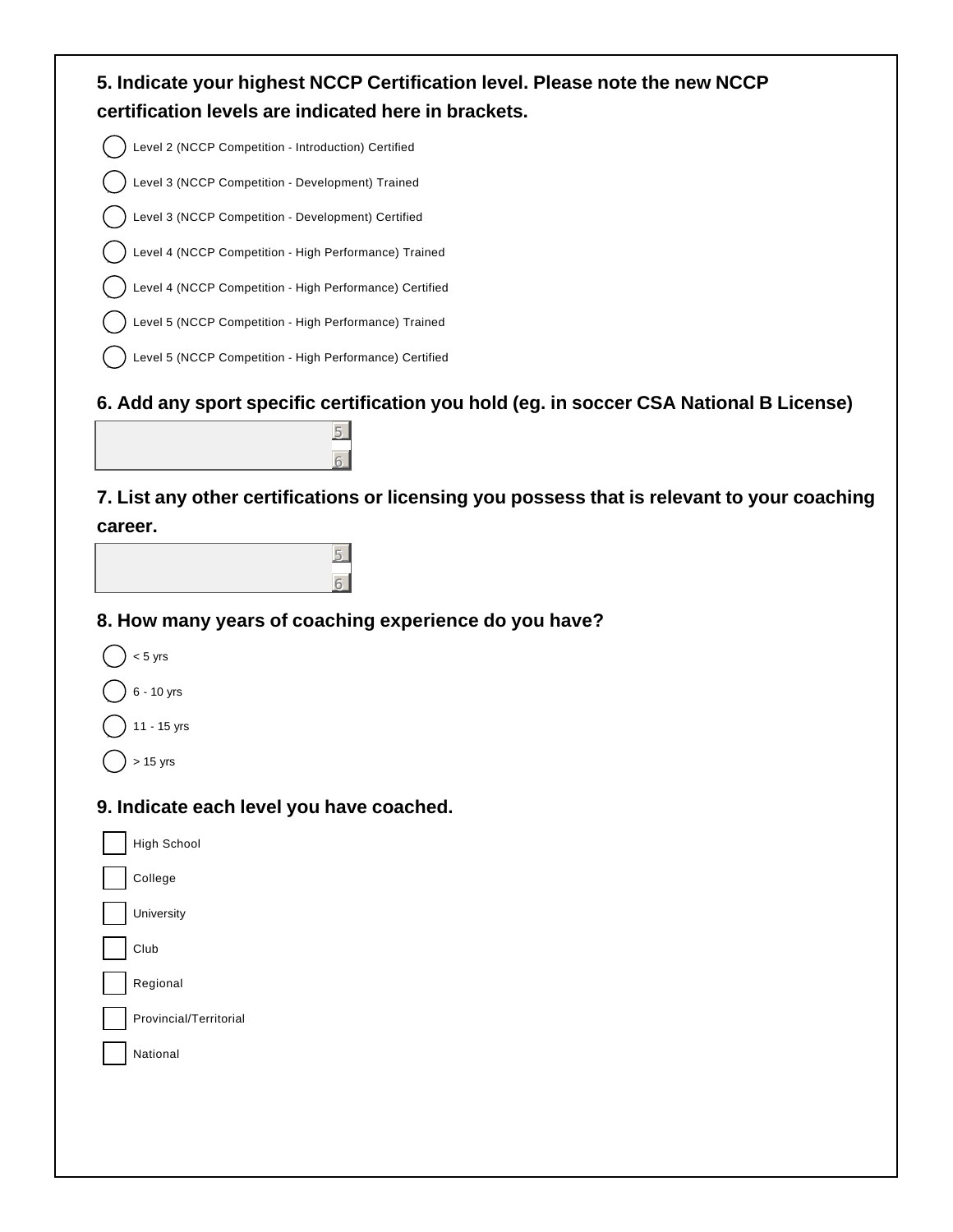| 10. Gender of athletes coached. |  |  |
|---------------------------------|--|--|
| Female only                     |  |  |
| Male only                       |  |  |
| Both Female and Male            |  |  |
|                                 |  |  |
|                                 |  |  |
|                                 |  |  |
|                                 |  |  |
|                                 |  |  |
|                                 |  |  |
|                                 |  |  |
|                                 |  |  |
|                                 |  |  |
|                                 |  |  |
|                                 |  |  |
|                                 |  |  |
|                                 |  |  |
|                                 |  |  |
|                                 |  |  |
|                                 |  |  |
|                                 |  |  |
|                                 |  |  |
|                                 |  |  |
|                                 |  |  |
|                                 |  |  |
|                                 |  |  |
|                                 |  |  |
|                                 |  |  |
|                                 |  |  |
|                                 |  |  |
|                                 |  |  |
|                                 |  |  |
|                                 |  |  |
|                                 |  |  |
|                                 |  |  |
|                                 |  |  |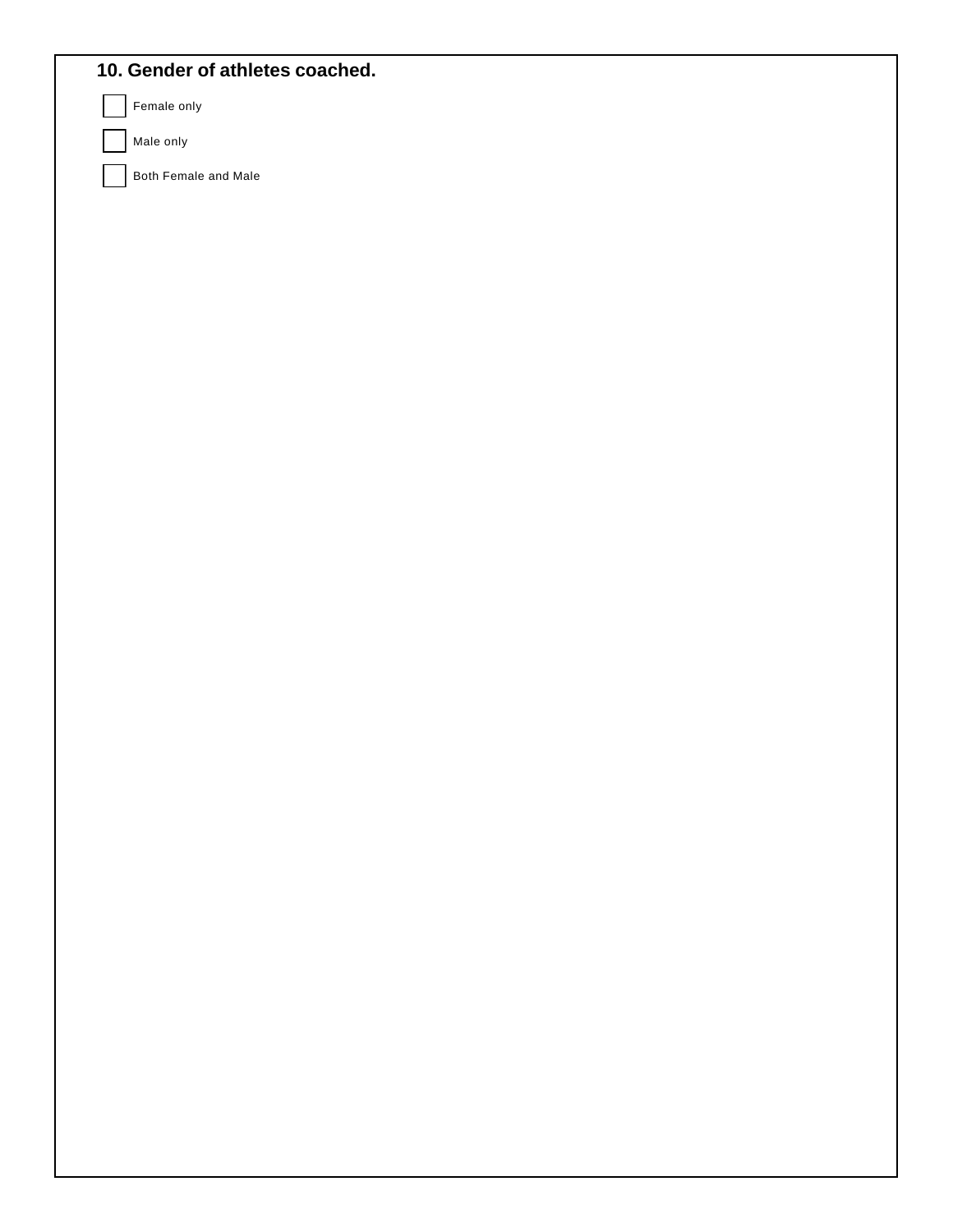# **11. List the coaching positions you held BEFORE entering the WiC Canada Games Apprenticeship Program. Order from most recent to least recent.**

|   | <b>Coaching Position</b> | Level | Job Status | <b>Annual Salary</b> | # of years in this<br>position |
|---|--------------------------|-------|------------|----------------------|--------------------------------|
|   |                          |       |            |                      |                                |
| 2 |                          |       |            |                      |                                |
| p |                          |       |            |                      |                                |
| Δ |                          |       |            |                      |                                |
| 5 |                          |       |            |                      |                                |
| 6 |                          |       |            |                      |                                |

# **12. List the coaching positions you held AFTER completing the WiC Canada Games Apprenticeship Program. Order from most recent to least recent.**

|               | <b>Coaching Position</b> | Level | Job Status | <b>Annual Salary</b> | # of years in this<br>position |
|---------------|--------------------------|-------|------------|----------------------|--------------------------------|
|               |                          |       |            |                      |                                |
| $\mathcal{P}$ |                          |       |            |                      |                                |
| 3             |                          |       |            |                      |                                |
| 4             |                          |       |            |                      |                                |
| 5             |                          |       |            |                      |                                |
| 6             |                          |       |            |                      |                                |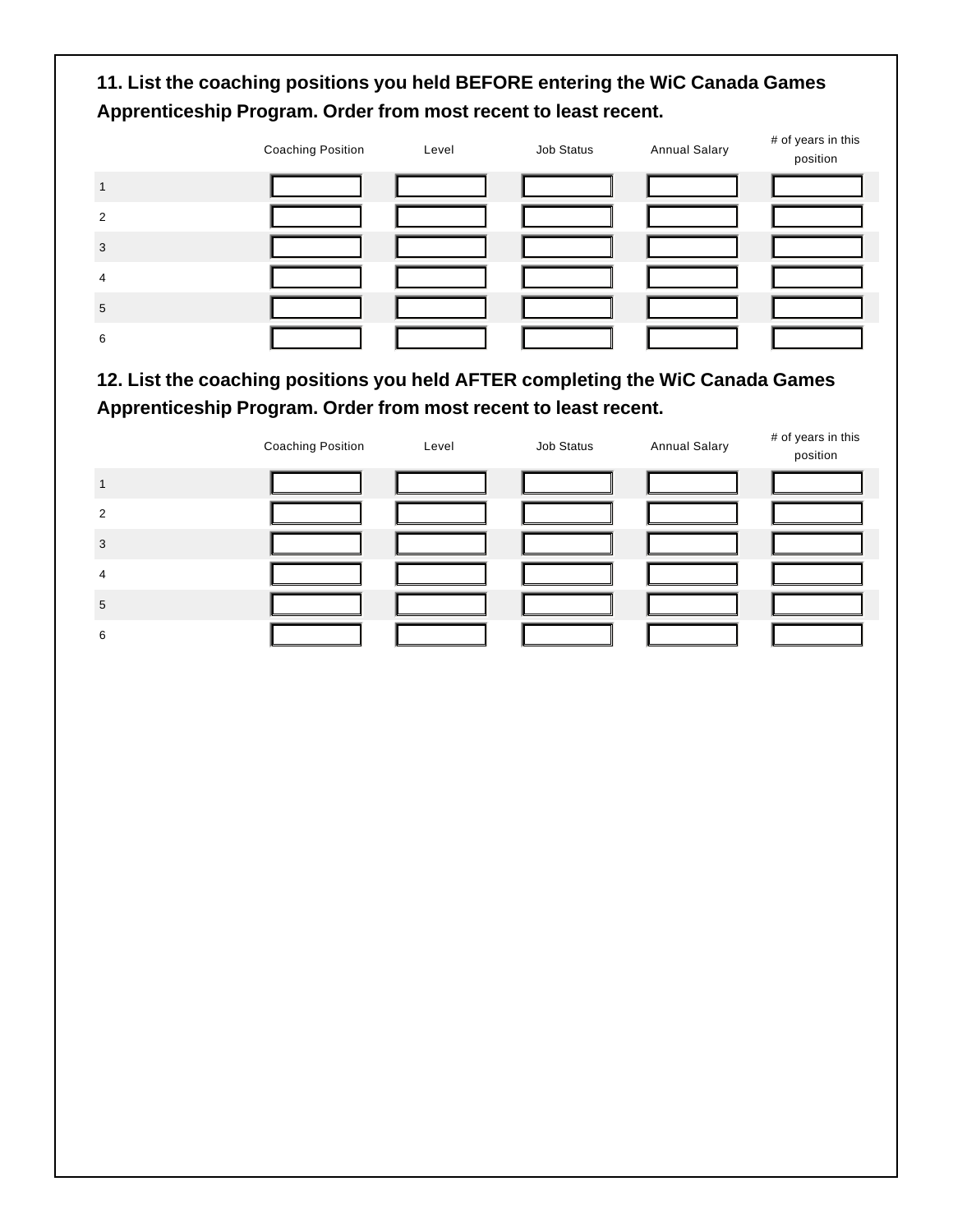# **13. Do you currently hold a coaching position?**

 $\bigcap$  Yes

 $\bigcap$  No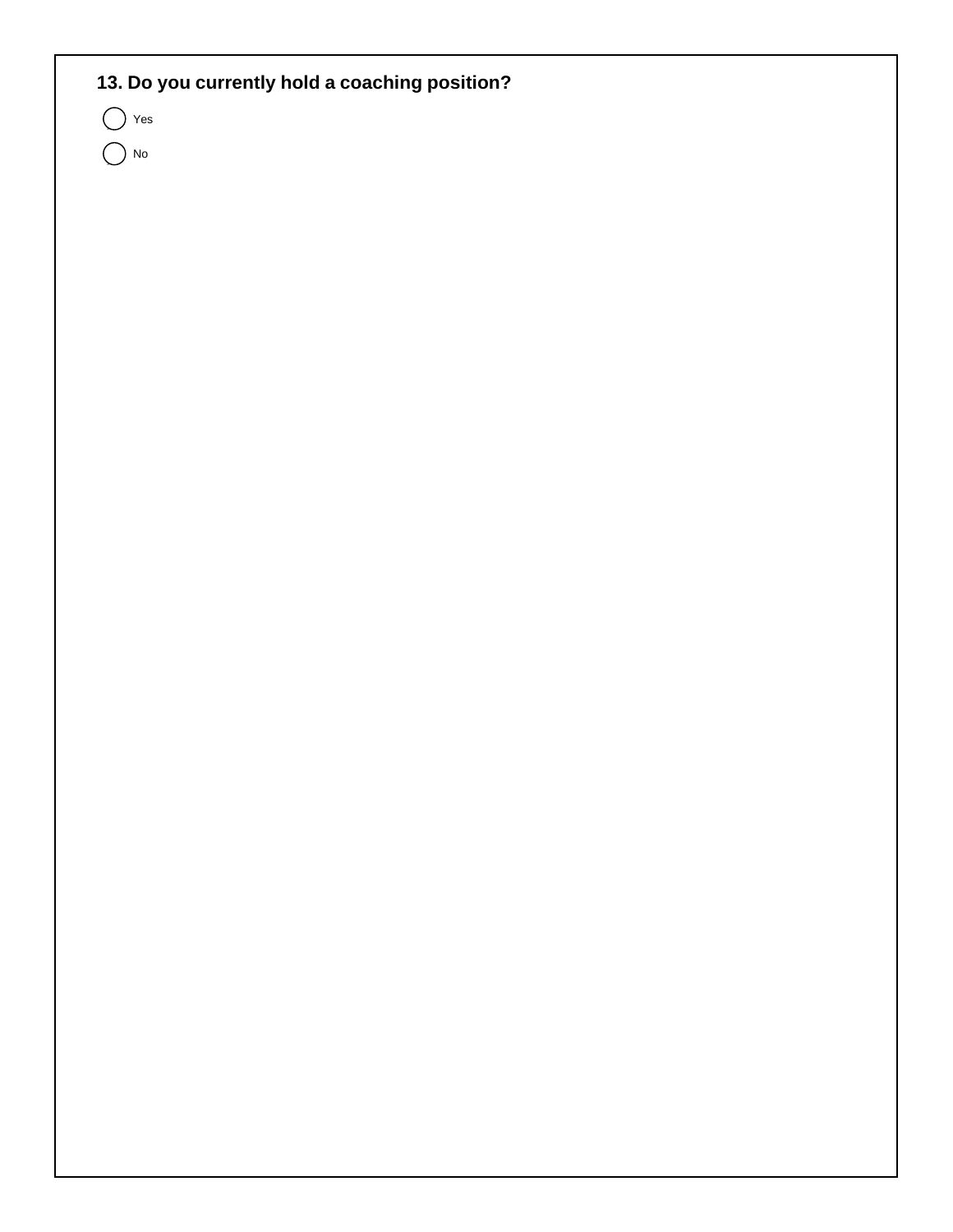**14. Please tell us why you are not currently coaching?**

5 6

# **15. Do you plan to return to coaching in the future?**

5 6

 $()$  Yes

No

If Yes, at what level do you hope to return to coach?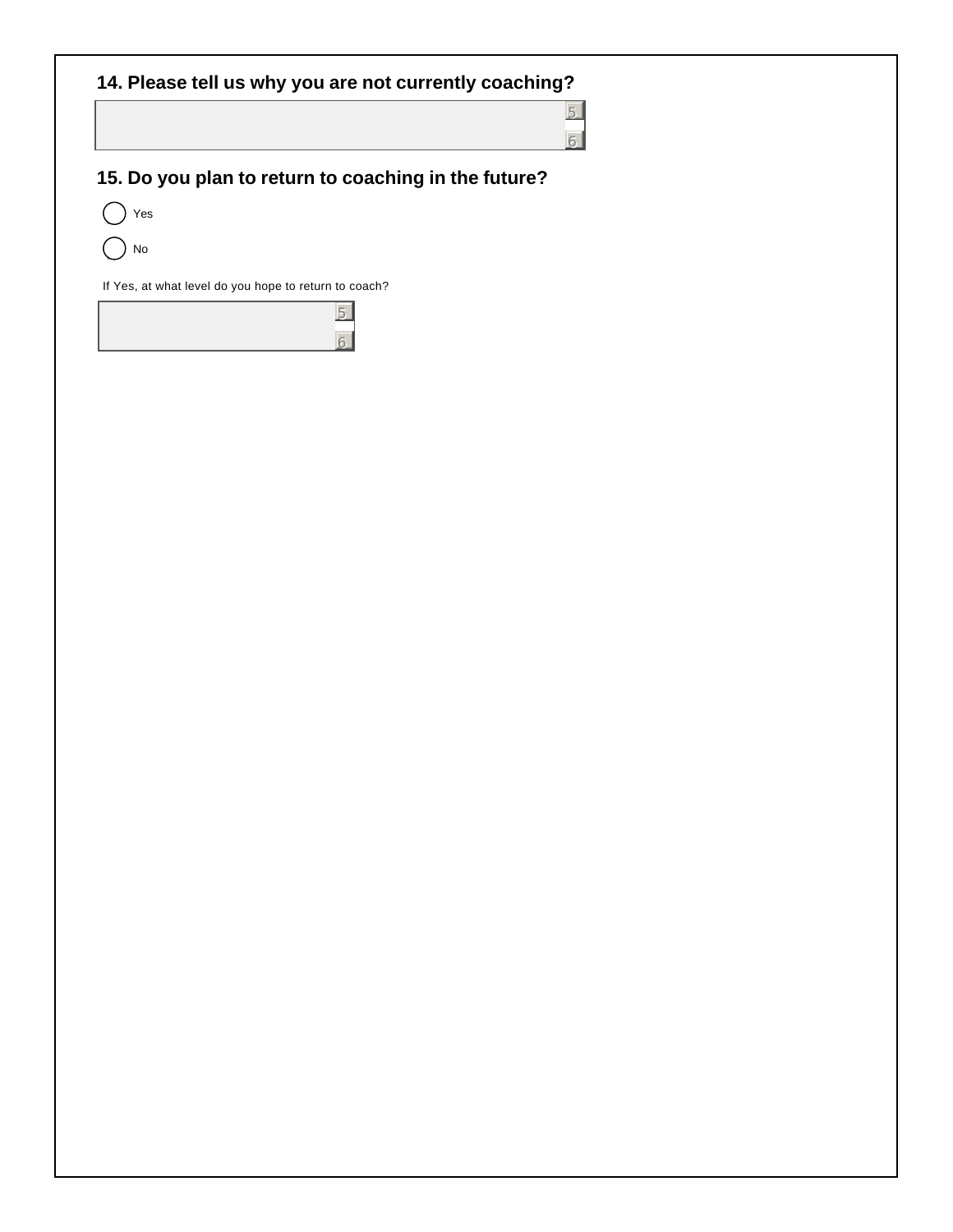# **16. Reflect on your coaching career to date, to what degree have the following barriers affected the advancement of your coaching career.**

|                                                          | Not at all | 2 | 3 | 4 | Completely |
|----------------------------------------------------------|------------|---|---|---|------------|
| Lack of opportunity to advance                           |            |   |   |   |            |
| Lack of salary                                           |            |   |   |   |            |
| Family commitments                                       |            |   |   |   |            |
| Lack of self-confidence in coaching ability              |            |   |   |   |            |
| Lack of peer support                                     |            |   |   |   |            |
| Lack of respect from peers or administration             |            |   |   |   |            |
| Lack of educational opportunities                        |            |   |   |   |            |
| Lack of financial support (for course fees, etc)         |            |   |   |   |            |
| Difficulty in adapting to the male culture of your sport |            |   |   |   |            |
| Lack of female role models or mentors                    |            |   |   |   |            |
| Please add any other barriers you have experienced       |            |   |   |   |            |
|                                                          |            | 5 |   |   |            |
|                                                          |            | 6 |   |   |            |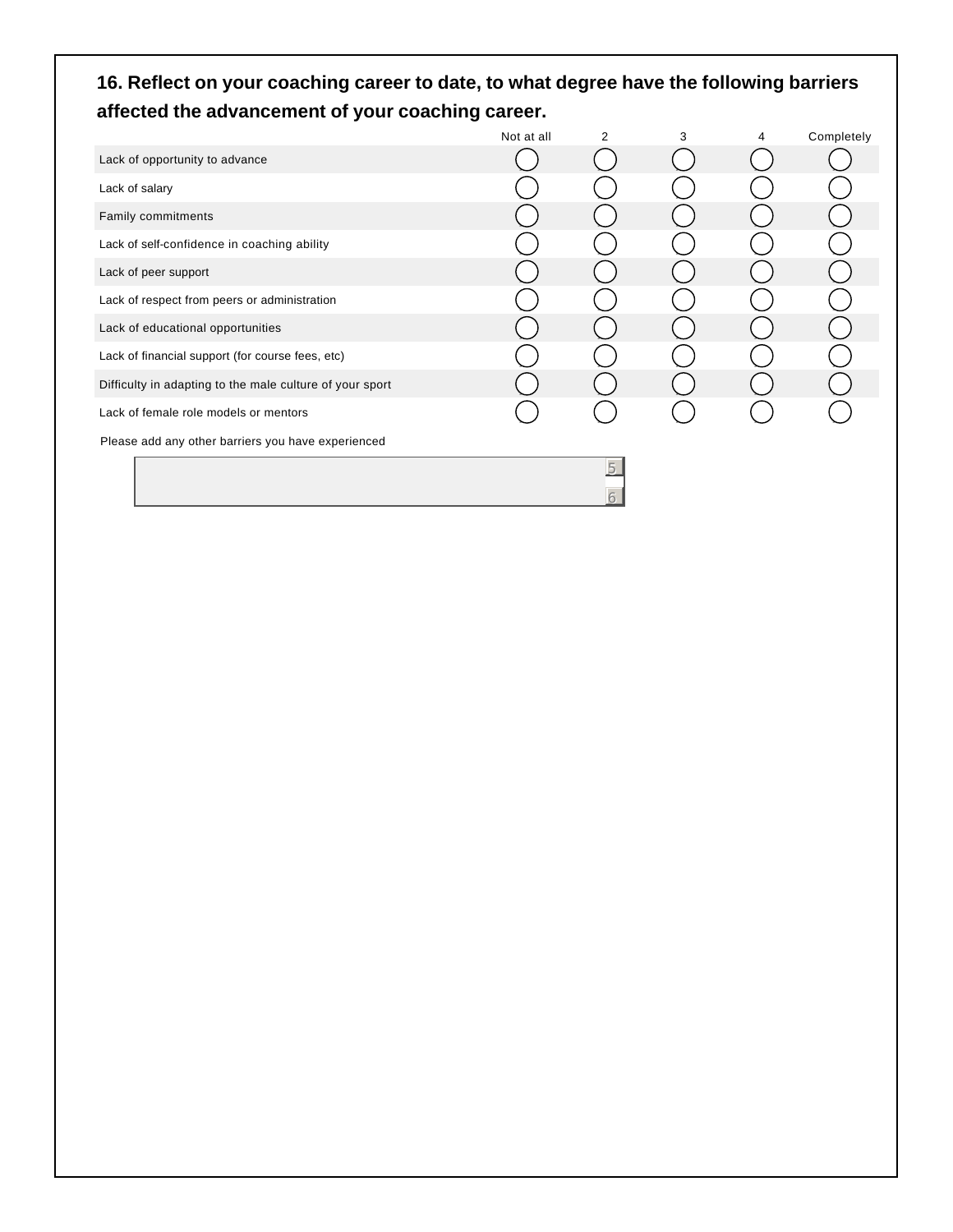**17. Please take a moment to reflect on the impact that the WiC Canada Games Apprenticeship Program had on you, personally and professionally. Use the space below to share your thoughts.**

> 5 6